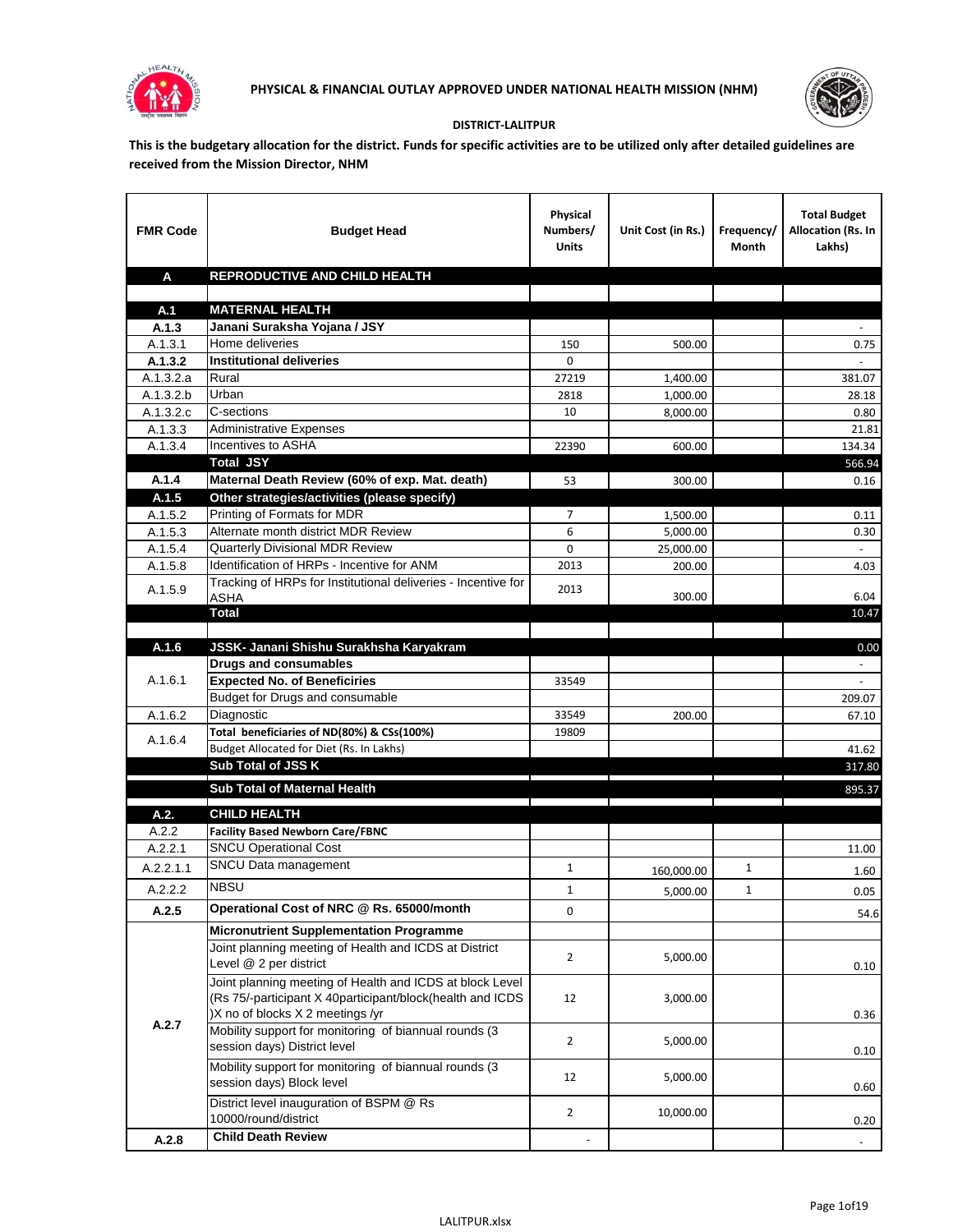| <b>FMR Code</b> | <b>Budget Head</b>                                                                                                                             | Physical<br>Numbers/<br><b>Units</b> | Unit Cost (in Rs.) | Frequency/<br><b>Month</b> | <b>Total Budget</b><br>Allocation (Rs. In<br>Lakhs) |
|-----------------|------------------------------------------------------------------------------------------------------------------------------------------------|--------------------------------------|--------------------|----------------------------|-----------------------------------------------------|
|                 | <b>Sub-total Child Health</b>                                                                                                                  |                                      |                    |                            | 68.61                                               |
|                 |                                                                                                                                                |                                      |                    |                            |                                                     |
| A.3             | <b>FAMILY PLANNING</b>                                                                                                                         |                                      |                    |                            |                                                     |
| A.3.1           | <b>Terminal/Limiting Methods</b>                                                                                                               |                                      |                    |                            |                                                     |
| A.3.1.1         | Female sterilization camps @ Rs. 3500/camp                                                                                                     | 149                                  | 3,500.00           |                            | 5.22                                                |
| A.3.1.2         | NSV camps @ Rs. 3500/camp<br>Budget for Female Interval Sterilization Compensation                                                             | $\overline{2}$                       | 3,500.00           |                            | 0.07                                                |
| A.3.1.3         | @ Rs.2000/-Per Case in Public Sector-(In Rs.)                                                                                                  | 5021                                 | 2,000.00           |                            | 100.42                                              |
|                 | <b>Budget for Post Partum Female Sterilization</b><br>Compensation @ Rs.3000/-Per Case in Public Sector-(In<br>$Rs.$ )                         | 160                                  | 3,000.00           |                            | 4.80                                                |
| A.3.1.4         | Budget for Male Sterilization Compensation @ Rs.2700/-<br>Per Case in Public Sector -(In Rs.)                                                  | 20                                   | 2,700.00           |                            | 0.54                                                |
| A.3.2           | <b>Spacing Methods</b>                                                                                                                         |                                      |                    |                            |                                                     |
| A.3.2.2         | Total Budget Allocated for Compensation for IUCD<br>insertion at health facilities (including fixed day services at<br>SHC and PHC) @ Rs 20/-  | 22968                                | 20.00              |                            | 4.59                                                |
| A.3.2.3         | PPIUCD services (Incentive to provider @Rs 150 per<br>PPIUCD insertion)                                                                        | 2400                                 | 150.00             |                            | 3.60                                                |
| A.3.2.5         | Orientation/Review of ASHA/ANM/AWW for scheme<br>for HDC, ESB, PTK                                                                             |                                      |                    |                            |                                                     |
|                 | <b>District level</b>                                                                                                                          | $\mathbf{1}$                         | 10,000.00          | $\mathbf{1}$               | 0.10                                                |
|                 | <b>Block level Quarterly</b>                                                                                                                   | 6                                    | 10,000.00          | 4                          | 2.40                                                |
| A.3.2.6         | Dissemination of FP manuals and guidelines                                                                                                     | $\mathbf{1}$                         | 20,000.00          | $\mathbf{1}$               | 0.20                                                |
| A.3.3           | Budget for POL for Mobility to Surgeons team for FDS<br>Camps @ Rs.1000/ camp                                                                  | 149                                  | 1,000.00           |                            | 1.49                                                |
| A.3.5.1         | Orientaion workshop, QAC meeting at distirct level-<br>Quarterly                                                                               | $\mathbf{1}$                         | 2,000.00           | 4                          | 0.08                                                |
| A.3.5.2         | FP Review Meeting at Divisional level-Quarterly                                                                                                | 0                                    | 20,000.00          | 4                          |                                                     |
| A.3.5.3         | Performance reward                                                                                                                             | $\mathbf{1}$                         | 50,000.00          |                            | 0.50                                                |
| A.3.5.4         | World Population Day' celebration (such as mobility,<br>IEC activities etc.):                                                                  |                                      |                    |                            |                                                     |
|                 | District level                                                                                                                                 | $\mathbf{1}$                         | 100,000.00         |                            | 1.00                                                |
|                 | <b>Block Level</b>                                                                                                                             | 6                                    | 10,000.00          |                            | 0.60                                                |
| A.3.5.5         | Other strategies/activities (such as strengthening<br>fixed day services for IUCD & Sterilisation, etc.)                                       |                                      |                    |                            |                                                     |
|                 | Printing of FP Manuals, Guidelines, etc.                                                                                                       | 0                                    |                    |                            |                                                     |
|                 | Sterilization Register @ Rs.150/Register                                                                                                       | 17                                   | 150.00             | $\centerdot$               | 0.03                                                |
|                 | IUCD Register @ Rs.150/- Register                                                                                                              | 72                                   | 150.00             |                            | 0.11                                                |
|                 | PPIUCD Registers @ Rs.150/-Register                                                                                                            | 15                                   | 150.00             |                            | 0.02                                                |
| A.3.5.5.1       | Injectable Registers @ Rs.150/Register                                                                                                         | 11                                   | 150.00             |                            | 0.02                                                |
|                 | Counseling Register @ Rs.150/-Register (3 per<br>Counselor)                                                                                    | 12                                   | 150.00             |                            | 0.02                                                |
|                 | Consent Form , Medical Record CheckIklist, Posoot<br>Operatiive Instructionn Card, Ssterilization Certificate for<br>Sterilization@ Rs 5/-Unit | 28584                                | 5.00               |                            | 1.43                                                |
|                 | Enhance Contribution of PRIs and Family members of<br>eligible couples in 75 districts with high unmet need<br>and TFR                         |                                      |                    |                            |                                                     |
| A.3.5.5.2       | District Level NSV Satisfied Client Meet @Rs.20000/-<br>District                                                                               | $\mathbf{1}$                         | 20,000.00          |                            | 0.20                                                |
|                 | Block Level Panch Sarpanch Sammellan @Rs.10000/-<br><b>Block</b>                                                                               | 6                                    | 10,000.00          |                            | 0.60                                                |
| A.3.5.5.3       | RMNCHA Counsellling Corners @ Rs.35,000/-                                                                                                      | 0                                    | 35,000.00          |                            |                                                     |
|                 | <b>World NSV Week</b>                                                                                                                          |                                      |                    |                            |                                                     |
| A.3.5.5.6       | <b>District level</b>                                                                                                                          | $\mathbf{1}$                         | 25,000.00          |                            | 0.25                                                |
|                 | <b>Block level</b>                                                                                                                             | 6                                    | 10,000.00          |                            | 0.60                                                |
|                 | Govt. COT at Divisions level for FP Services                                                                                                   |                                      |                    |                            |                                                     |
|                 | Divisional Govt. COT @ Rs.50000/month for 12 month                                                                                             | 0                                    | 5,000.00           | 12                         | $\omega$                                            |
|                 |                                                                                                                                                |                                      |                    |                            |                                                     |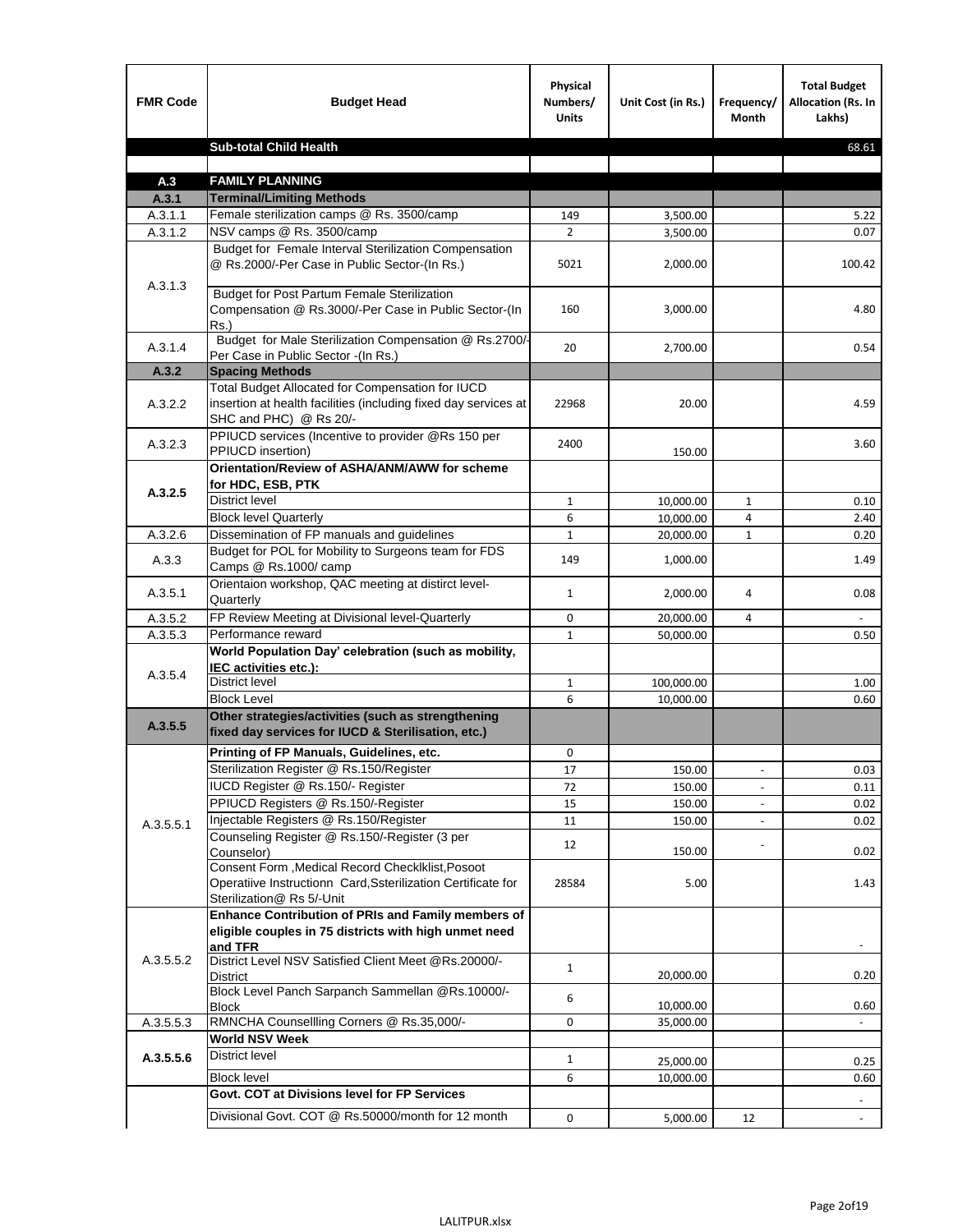| <b>FMR Code</b>    | <b>Budget Head</b>                                                                                                                                                           | Physical<br>Numbers/<br><b>Units</b> | Unit Cost (in Rs.) | Frequency/<br>Month | <b>Total Budget</b><br>Allocation (Rs. In<br>Lakhs) |
|--------------------|------------------------------------------------------------------------------------------------------------------------------------------------------------------------------|--------------------------------------|--------------------|---------------------|-----------------------------------------------------|
| A.3.5.5.8          | Exra Incentive for Female Interval Sterilization in Public<br>Sector.-(20% of 80% ELA) @ Rs. 130 per case                                                                    | 1004                                 | 130.00             |                     | 1.31                                                |
|                    | Extra Incentive for Male Sterilization in Public Sector-<br>(40% ELA) @ Rs. 155 per case                                                                                     | 8                                    | 155.00             |                     | 0.01                                                |
|                    | <b>Sub-total Family Planning</b>                                                                                                                                             |                                      |                    |                     | 130.20                                              |
|                    | ADOLESCENT HEALTH / RKSK (Rashtriya Kishore                                                                                                                                  |                                      |                    |                     |                                                     |
| A.4                | Swasthya Karyakram)                                                                                                                                                          |                                      |                    |                     |                                                     |
| A.4.1              | <b>Facility based services</b>                                                                                                                                               |                                      |                    |                     |                                                     |
| A.4.1.1            | Orientation meetings-HPD Districts                                                                                                                                           | $\Omega$                             | 9000               | $\mathbf{1}$        |                                                     |
|                    | Review meetings at District level-Quarterly                                                                                                                                  | $\mathbf{1}$                         | 5000               | 4                   | 0.20                                                |
| A.4.1.2            | Establishment of new clinics at DH/Medical college level                                                                                                                     | 0                                    | 50,000.00          |                     |                                                     |
|                    | Operating expenses for existing clinics                                                                                                                                      | 0                                    |                    |                     |                                                     |
|                    | DH & MC level Existing AFHS clinics                                                                                                                                          | $\overline{2}$                       | 600.00             | 12                  | 0.14                                                |
| A.4.1.4            | DH & MC level AFHS clinics (New)                                                                                                                                             | 0                                    | 600.00             | 6                   | $\overline{\phantom{a}}$                            |
|                    | CHC level Existing AFHS clinics                                                                                                                                              | 0                                    | 400.00             | 12                  | $\overline{\phantom{a}}$                            |
|                    | PHC level existing AFHS clinics                                                                                                                                              | $\Omega$                             | 200.00             | 12                  | $\sim$                                              |
| A.4.1.5            | Mobility support for AH counsellors at MC/DH level AH<br>Clinic at @ Rs 1000 per month for 06 month                                                                          | 2                                    | 1,000.00           | 6                   | 0.12                                                |
|                    | Mobility support for Exsiting AH counsellors at CHC level<br>AH Clinic at @ Rs 1000 per month for 06 month                                                                   | 0                                    | 1,000.00           | 6                   |                                                     |
| A.4.5.7            | <b>WIFS Register</b>                                                                                                                                                         | 4629                                 | 100.00             |                     | 4.63                                                |
| A.4.5.8            | <b>NIPI Register</b>                                                                                                                                                         | 5110                                 | 100.00             |                     | 5.11                                                |
| A.4.5.9            | <b>WIFS Reporting Formats</b>                                                                                                                                                | 54108                                | 0.50               |                     | 0.27                                                |
|                    |                                                                                                                                                                              |                                      |                    |                     |                                                     |
|                    | <b>Sub-total Adolescent Health</b>                                                                                                                                           |                                      |                    |                     | 10.47                                               |
| A.5                | <b>RBSK</b>                                                                                                                                                                  |                                      |                    |                     |                                                     |
| A.5.1              | <b>Operational Cost of RBSK (Mobility support, DEIC etc)</b>                                                                                                                 |                                      |                    |                     |                                                     |
| A.5.1.2            | Prepare detailed operational plan for RBSK across<br>districts (cost of plan/convergence/monitoring<br>meetings should be kept seperately)                                   |                                      |                    |                     |                                                     |
|                    | One meeting @ Rs. 500 per block for microplan                                                                                                                                | 6                                    | 500.00             |                     | 0.03                                                |
|                    | One orientation meeting for RBSK software                                                                                                                                    | 6                                    | 90.00              |                     | 0.01                                                |
| A.5.1.3            | Mobility support for Mobile health team<br>Operational cost of DEIC                                                                                                          | 12                                   | 30,000.00          | 12                  | 43.20                                               |
| A.5.1.4<br>A.5.1.5 | New born screening- Inborn error of metabolism (please<br>give details per unit cost of screening, number of children<br>to be screened and the delivery points Add details) |                                      |                    |                     | 0<br>0                                              |
| A.5.1.7            | Spectacle for children                                                                                                                                                       | 1052                                 | 275.00             |                     | 2.89                                                |
| A.5.1.10           | Monitoring Meeting at District level                                                                                                                                         | $\mathbf{1}$                         | 5,000.00           | 3                   | 0.15                                                |
|                    |                                                                                                                                                                              |                                      |                    |                     |                                                     |
|                    | <b>Sub-total RBSK</b>                                                                                                                                                        |                                      |                    |                     | 46.28                                               |
| A.7                | <b>PNDT Activities</b>                                                                                                                                                       |                                      |                    |                     |                                                     |
|                    | <b>Support to PNDT cell</b>                                                                                                                                                  |                                      |                    |                     |                                                     |
|                    | Honorarium of Divisional Level Data Assistant @ Rs.<br>18743 per month for 12 months                                                                                         | 0                                    | 18,743.00          | 12                  |                                                     |
| A.7.1              | Honorarium of District Level Data Assistant @<br>Rs.<br>11025 per month for 12 months                                                                                        | $\mathbf{1}$                         | 11,025.00          | 12                  | 1.32                                                |
|                    | Contingency at Divisional level for PCPNDT Cell                                                                                                                              | 0                                    | 10,000.00          | $\mathbf{1}$        | $\overline{\phantom{a}}$                            |
|                    | Contingency at District level for PCPNDT Cell                                                                                                                                | $\mathbf{1}$                         | 5,000.00           | $\mathbf{1}$        | 0.05                                                |
| A.7.2.2            | Visit of Divisional level Inspection Committee (Including<br>TA/DA)                                                                                                          | 0                                    | 10,000.00          | $\mathbf{1}$        |                                                     |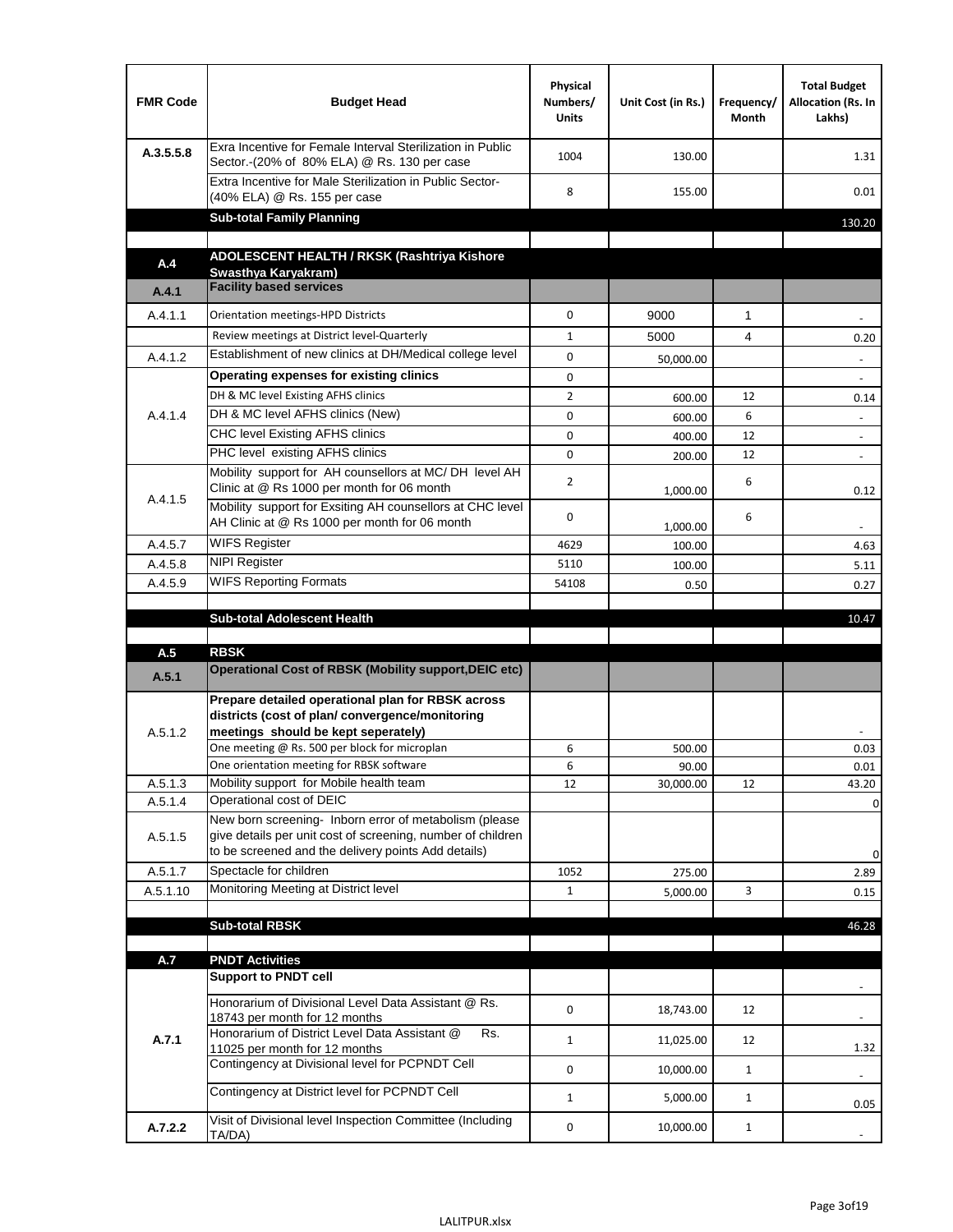| <b>FMR Code</b>      | <b>Budget Head</b>                                                                                                                              | Physical<br>Numbers/<br><b>Units</b> | Unit Cost (in Rs.)     | Frequency/<br><b>Month</b> | <b>Total Budget</b><br><b>Allocation (Rs. In</b><br>Lakhs) |
|----------------------|-------------------------------------------------------------------------------------------------------------------------------------------------|--------------------------------------|------------------------|----------------------------|------------------------------------------------------------|
| A.7.2.5              | Orientation of Member of District advisory Committee at<br><b>Divisional Level</b>                                                              | $\Omega$                             | 200,000.00             | $\mathbf{1}$               | $\overline{\phantom{m}}$                                   |
| A.7.2.9              | Capacity building of DGCS, CJM, District officers, Nodal<br>Officers, Ultrasound Owners, ASHA and AWWs<br>workshop at Districts and Block level |                                      |                        |                            |                                                            |
|                      | <b>District level</b>                                                                                                                           | $\mathbf{1}$                         | 10,000.00              | 1                          | 0.10                                                       |
|                      | <b>Block level</b>                                                                                                                              | 6                                    | 5,000.00               | $\mathbf{1}$               | 0.30                                                       |
|                      | <b>Sub-total PNDT activities</b>                                                                                                                |                                      |                        |                            | 1.77                                                       |
|                      |                                                                                                                                                 |                                      |                        |                            |                                                            |
| A.8                  | <b>Human Resources</b>                                                                                                                          |                                      |                        |                            |                                                            |
| A.8.1                | <b>Contractual Staff &amp; Services</b>                                                                                                         |                                      |                        |                            |                                                            |
| A.8.1.1<br>A.8.1.1.1 | <b>ANMs, Supervisory Nurses, LHVs</b><br><b>ANMs</b>                                                                                            |                                      |                        |                            |                                                            |
|                      | Honorarium of ANMs (New)                                                                                                                        | 0                                    |                        | 6                          | $\blacksquare$                                             |
| A.8.1.1.1.a          | Honorarium of ANMs (Existing)                                                                                                                   | $\overline{2}$                       | 11,550.00<br>11,550.00 | 12                         | 2.77                                                       |
|                      | Honorarium of ANMs (New)                                                                                                                        | 21                                   | 11,550.00              | 6                          | 14.55                                                      |
| A.8.1.1.1.f          | Honorarium of ANMs (Existing)                                                                                                                   | 84                                   | 11,550.00              | 12                         | 116.42                                                     |
| A.8.1.1.2            | <b>Staff Nurses</b>                                                                                                                             |                                      |                        |                            |                                                            |
| A.8.1.1.2.a          | <b>DH</b>                                                                                                                                       |                                      |                        |                            | $\blacksquare$                                             |
|                      | Honorarium of SNs (New)                                                                                                                         | $\mathbf{1}$                         | 19,060.00              | 6                          | 1.14                                                       |
| A.8.1.1.2.b          | Honorarium of SNs (Existing)                                                                                                                    | 49                                   | 19.060.00              | 12                         | 112.07                                                     |
|                      | <b>Staff Nurse-NRC</b>                                                                                                                          |                                      |                        |                            | $\overline{\phantom{a}}$                                   |
|                      | Old, SNs @19060/Month for 12 months                                                                                                             | 22                                   | 19,060.00              | 12                         | 50.32                                                      |
|                      | New, SNs @18150 per Month                                                                                                                       | 0                                    | 18,150.00              | 6                          |                                                            |
|                      | <b>Staff Nurse-SNCU</b>                                                                                                                         |                                      |                        |                            |                                                            |
| A.8.1.1.2.f          | Exiting Staff Nurse Honorarium @ Rs.19060/- p.m. for 12<br>months                                                                               | 8                                    | 19,060.00              | 12                         | 18.30                                                      |
|                      | New Staff Nurse Honorarium @ Rs.18150/- p.m. for 6 months                                                                                       | 0                                    | 18,150.00              | 6                          |                                                            |
|                      | <b>Staff Nurse-NBSU</b>                                                                                                                         |                                      |                        |                            |                                                            |
|                      | Staff Nurse Honorarium @ Rs.18150/- p.m. (For 6 Months)                                                                                         | 3                                    | 18,150.00              | 12                         | 6.53                                                       |
|                      | Human Resource Pediatric Intencive Care unit (PICU)                                                                                             |                                      |                        |                            |                                                            |
| A.8.1.1.2.g          | Staff Nurses Honorarium @ Rs. 18,150 per months for 12<br>months                                                                                | 0                                    | 18,150.00              | 12                         |                                                            |
| A.8.1.2.1            | <b>Laboratory Technicians</b>                                                                                                                   |                                      |                        |                            |                                                            |
| A.8.1.2.1.a          | Honorarium of Laboratory Technician                                                                                                             |                                      |                        |                            | 5.20                                                       |
| A.8.1.3              | <b>Specialists</b>                                                                                                                              |                                      |                        |                            |                                                            |
| A.8.1.3.1.b          | Honorarium of Contractual Gynaecologists/Surgeons                                                                                               | $\mathbf 0$                          | 80,000.00              | 12                         |                                                            |
| A.8.1.3.3            | Anesthetists                                                                                                                                    |                                      |                        |                            |                                                            |
| A.8.1.3.3.b          | Honorarium of Contractual Anesthetists                                                                                                          | $\mathbf{1}$                         | 80,000.00              | 12                         | 9.60                                                       |
| A.8.1.3.5            | Specialists for CH (Pediatrician etc) in SNCU, NBSU, NRC                                                                                        |                                      |                        |                            |                                                            |
|                      | Existing @ 78650/month for 12 Months                                                                                                            | $\mathbf{1}$                         | 78,650.00              | 12                         | 9.44                                                       |
| A.8.1.3.5.d          | New Peadiatrician Honorarium @ Rs.71500/- p.m. for 6<br>months                                                                                  | $\overline{2}$                       | 71,500.00              | 6                          | 8.58                                                       |
| A.8.1.3.7            | Dental surgeons and dentists                                                                                                                    |                                      |                        |                            |                                                            |
| A.8.1.3.7.a          | Honorarium of Dental Surgen                                                                                                                     |                                      |                        |                            | 0.00                                                       |
| A.8.1.5              | <b>Medical Officers</b>                                                                                                                         |                                      |                        |                            |                                                            |
| A.8.1.5.2            | Honorarium of Medical Officers (New)                                                                                                            | 8                                    | 41,580.00              | $\overline{2}$             | 6.65                                                       |
|                      | Honorarium of Medical Officers (Existing)                                                                                                       | 0                                    | 41,580.00              | 12                         | $\overline{\phantom{a}}$                                   |
|                      | MOs for SNCU/ NBSU/NRC etc                                                                                                                      |                                      |                        |                            |                                                            |
| A.8.1.5.6            | Old, MO @41580 per Month                                                                                                                        | $\overline{2}$                       | 41,580.00              | 12                         | 9.98                                                       |
|                      | New, Mo@39600 Per Month                                                                                                                         | 5                                    | 39,600.00              | 6                          | 11.88                                                      |
|                      | Human Resource Pediatric Intencive Care unit (PICU)                                                                                             |                                      |                        |                            |                                                            |
|                      | Existing, MO Honorarium @ Rs/41580/ Month for 12 Months                                                                                         | $\mathbf 0$                          | 41,580.00              | 12                         |                                                            |
| A.8.1.5.7            | New, MO Honorarium @ Rs. 39600 / Month for 6 Months                                                                                             | 0                                    | 39,600.00              | 6                          |                                                            |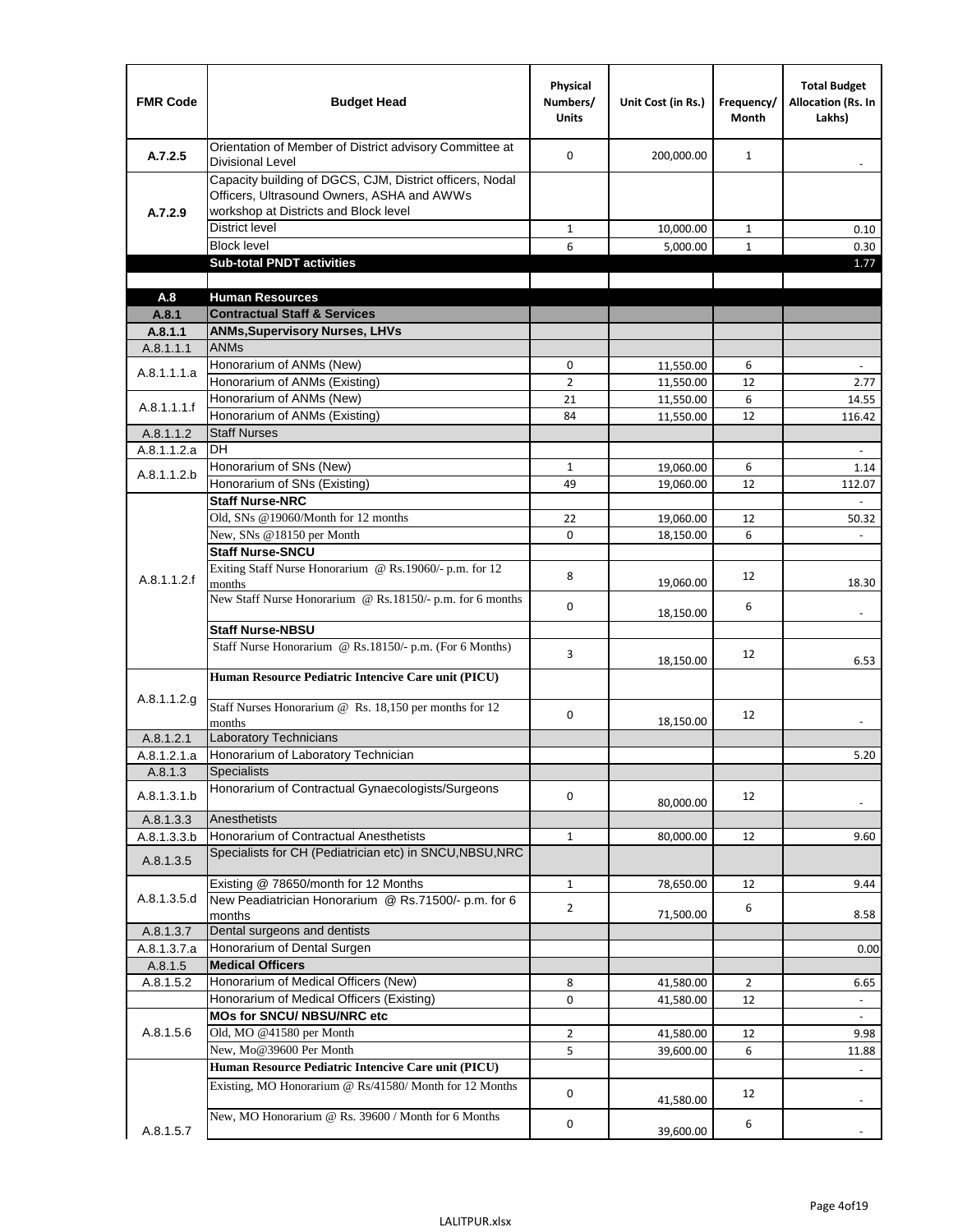| <b>FMR Code</b> | <b>Budget Head</b>                                                                    | Physical<br>Numbers/<br><b>Units</b> | Unit Cost (in Rs.)     | Frequency/<br>Month | <b>Total Budget</b><br>Allocation (Rs. In<br>Lakhs) |
|-----------------|---------------------------------------------------------------------------------------|--------------------------------------|------------------------|---------------------|-----------------------------------------------------|
|                 | Medical Officer/Training Coordinator, Honorarium at                                   |                                      |                        |                     |                                                     |
|                 | <b>Medical College</b><br>Old, Trg. Coord. @41580/month for 12 Month                  | $\mathbf 0$                          | 41,580.00              | 12                  | $\overline{\phantom{a}}$                            |
|                 | New, Trg. Coord.@39600/month for 6 Month                                              | $\Omega$                             | 39,600.00              | 6                   |                                                     |
| A.8.1.7.2       | Honorarium of X-Ray Technician for 12 months                                          |                                      |                        |                     | 1.73                                                |
| A.8.1.7.4       | RBSK teams (Exclusive mobile health team & DEIC<br>Staff)                             |                                      |                        |                     |                                                     |
|                 | <b>MOs- AYUSH/MBBS</b>                                                                |                                      |                        |                     |                                                     |
|                 | <b>Honoraria Existing MBBS</b>                                                        | $\mathbf 0$                          | 41,675.00              | 12                  | $\blacksquare$                                      |
|                 | Honoraria New MBBS                                                                    | 0                                    | 37,800.00              | 6                   | $\blacksquare$                                      |
| A.8.1.7.4.1     | Honoraria - BDS                                                                       | 6                                    | 40,516.00              | 12                  | 29.17                                               |
|                 | Honoraria - AYUSH (Existing)                                                          | 6                                    | 27,783.00              | 12                  | 20.00                                               |
|                 | Honoraria - AYUSH recruited upto March 16                                             | 12                                   | 26,460.00              | 12                  | 38.10                                               |
|                 | Honoraria - AYUSH New                                                                 | $\mathbf 0$                          | 25,200.00              | 6                   | $\overline{\phantom{a}}$                            |
|                 | <b>Staff Nurse</b>                                                                    | $\Omega$                             |                        |                     |                                                     |
|                 | Honoraria - Staff Nurse                                                               | 9                                    | 19,100.00              | 12                  | 20.63                                               |
| A.8.1.7.4.2     | <b>ANM</b><br>Honoraria - ANMs (Existing)                                             |                                      |                        |                     |                                                     |
|                 | Honoraria - ANM (Recruited upto March 16)                                             | $\mathbf{1}$<br>$\overline{2}$       | 11,576.00<br>11,025.00 | 12<br>12            | 1.39<br>2.65                                        |
|                 | Honoraria - ANM (New)                                                                 | 0                                    | 10,500.00              | 6                   |                                                     |
|                 | Paramedical                                                                           | $\mathbf 0$                          |                        |                     | $\overline{\phantom{a}}$                            |
|                 | Honoraria - Paramedical                                                               | 10                                   | 13,753.00              | 12                  | 16.50                                               |
|                 | <b>Pharmacists</b>                                                                    | $\mathbf 0$                          |                        |                     |                                                     |
| A.8.1.7.4.3     | Honoraria - Pharmacist (Existing)                                                     | $\overline{2}$                       | 14,884.00              | 12                  | 3.57                                                |
|                 | Honoraria - Pharmacist (Recruited upto March 16)                                      | 0                                    | 14,175.00              | 12                  | $\blacksquare$                                      |
|                 | Honoraria - Pharmacist (New)                                                          | $\mathbf 0$                          | 13,500.00              | 6                   | ÷,                                                  |
|                 | Sub Total RBSK mobile teams                                                           | $\Omega$                             |                        |                     | $\overline{\phantom{a}}$                            |
| A.8.1.7.5       | <b>Others</b>                                                                         |                                      |                        |                     |                                                     |
| A.8.1.7.5.1     | Honorarium of RMNCH/FP Counselors @ Rs.10760/- for                                    | 4                                    | 10,760.00              | 12                  | 5.16                                                |
|                 | 12 months                                                                             |                                      |                        |                     |                                                     |
|                 | <b>Adolescent Health counselors</b><br>AH counselors at DH level (1st & 2nd phase)    |                                      |                        |                     | $\blacksquare$                                      |
| A.8.1.7.5.2     | AH counselors DH level of 3nd phase                                                   | 2<br>$\mathbf 0$                     | 13,891.00              | 12<br>12            | 3.33<br>$\overline{\phantom{a}}$                    |
|                 | AH counselors at DH/MC level (New)                                                    | 0                                    | 13,230.00<br>12,600.00 | 12                  | $\overline{\phantom{a}}$                            |
|                 | AH counsellors at CHC level                                                           | $\mathbf 0$                          | 13,230.00              | 6                   | ÷,                                                  |
|                 | <b>Nutriionist</b>                                                                    | 0                                    |                        |                     | $\overline{\phantom{a}}$                            |
| A.8.1.7.5.4     | Old, Nutrist. @17325 per Month for 12 months                                          | $\overline{7}$                       | 17,325.00              | 12                  | 14.55                                               |
|                 | New, Nutrist. $@16500$ per Month for 6 months                                         | 0                                    | 16,500.00              | 6                   |                                                     |
|                 | <b>HR for Cold Chain</b>                                                              | 0                                    |                        |                     |                                                     |
|                 | Hononarium of Cold Chain Handlers at Division level                                   | 0                                    | 11,430.00              | 12                  |                                                     |
|                 | Hononarium of Cold Chain Handlers at District level                                   | $\mathbf{1}$                         | 11,430.00              | 12                  | 1.37                                                |
|                 | Hononarium of Technician (Refeigator Machenic) at                                     | 0                                    |                        | 12                  |                                                     |
|                 | <b>Division level</b>                                                                 |                                      | 19,060.00              |                     | $\overline{\phantom{a}}$                            |
| A.8.1.7.7       | Technician (Refeigator Machenic) at District level                                    | 0                                    | 19,060.00              | 12                  | $\blacksquare$                                      |
|                 | Honararium of Vaccince Strore Keeper at Division level                                | 0                                    | 25,410.00              | 12                  | $\overline{\phantom{a}}$                            |
|                 | Honararium of Vaccince Van Driver at Division level                                   | 0                                    | 19,060.00              | 12                  | $\overline{\phantom{a}}$                            |
|                 | <b>HR for Blood Bank Storage/Unit</b>                                                 |                                      |                        |                     |                                                     |
|                 | Man Power Support at 89 Blood Banks                                                   |                                      |                        |                     | 15.67                                               |
|                 | Man Power Support at 118 Blood Storage Centre                                         |                                      |                        |                     | 0.00                                                |
|                 | Manpower support of 18 BCTV                                                           |                                      |                        |                     | 0.00                                                |
| A.8.1.7.8       | Staff for Training Institutes/ SIHFW/ Nursing Training                                |                                      |                        |                     | 0                                                   |
|                 | Incentive/ Awards etc. to SN, ANMs etc.                                               |                                      |                        |                     | $\overline{\phantom{a}}$                            |
|                 | SBA Trained ANMs at L1 SCs from 6th delivery every month                              | 0                                    | 300.00                 |                     | $\blacksquare$                                      |
|                 | SBA Trained ANMs/SNs at APHCs/PHCs starting from 16th<br>Delivery every month         | 0                                    | 300.00                 |                     |                                                     |
| A.8.1.8         | SBA Trained ANMs/SNs at Non FRU CHCs/BPHCs starting from<br>51st Delivery every month | 0                                    | 300.00                 |                     |                                                     |
|                 |                                                                                       |                                      |                        |                     |                                                     |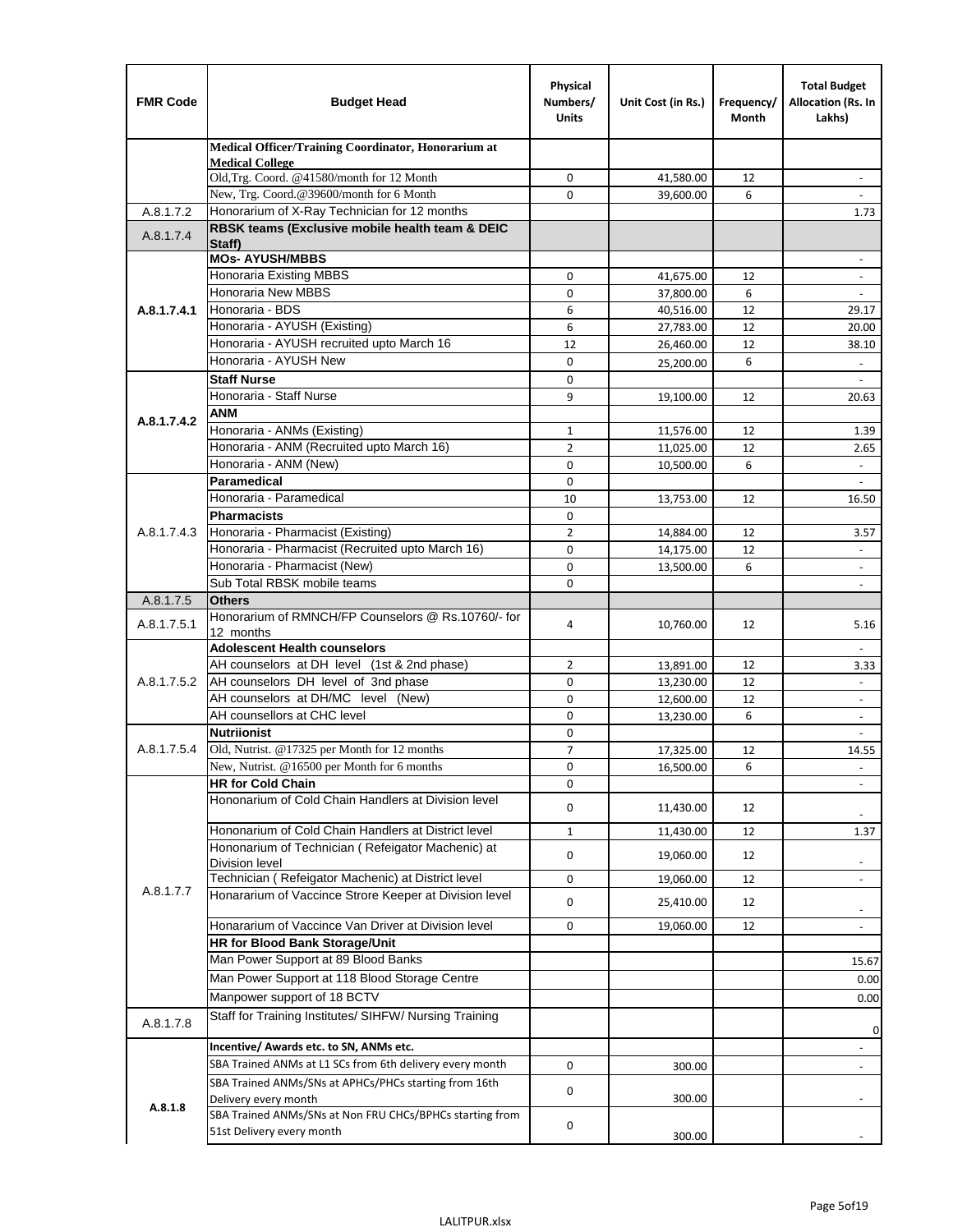| <b>FMR Code</b>  | <b>Budget Head</b>                                                                                      | Physical<br>Numbers/<br><b>Units</b> | Unit Cost (in Rs.) | Frequency/<br>Month | <b>Total Budget</b><br>Allocation (Rs. In<br>Lakhs) |
|------------------|---------------------------------------------------------------------------------------------------------|--------------------------------------|--------------------|---------------------|-----------------------------------------------------|
|                  | Incentives for EMOC teams at below District level starting from<br>6th CS every month @Rs 3000/CS       | 0                                    | 3,000.00           |                     |                                                     |
| A.8.1.9          | Honorarium of Data Entry Operator at DH                                                                 |                                      |                    |                     | 0.92                                                |
| A.8.1.10         | <b>Other Incentives Schemes (Pl.Specify)</b>                                                            |                                      |                    |                     |                                                     |
| A.8.1.10.1       | Fixed difficult area Incentive                                                                          | 0                                    |                    |                     |                                                     |
| A.8.1.10.2       | FRU Operationalization for Gynae & anaesthetist<br>specialist on call from govt sector for NHPDs & HPDs | 60                                   | 3,000.00           |                     | 1.80                                                |
| A.8.1.10.3       | FRU Operationalization Gynaecologists specialist on call<br>for NHPDs & HPDs                            | 30                                   | 4,500.00           |                     | 1.35                                                |
| A.8.1.10.4       | FRU Operationalization anaesthetist specialist on call for<br><b>NHPDs &amp; HPDs</b>                   | 60                                   | 3,000.00           |                     | 1.80                                                |
| A.8.1.10.5       | Performance based Incentives to RMNCH+A Counsellors<br>in Family Planning @ Rs.50/ client               | 350                                  | 50.00              |                     | 0.18                                                |
| A.8.1.11         | <b>Support Staff for Health Facilities</b>                                                              |                                      |                    |                     |                                                     |
|                  | <b>HR-NRC</b>                                                                                           |                                      |                    |                     | $\overline{\phantom{a}}$                            |
|                  | Cook                                                                                                    |                                      |                    |                     |                                                     |
|                  | Old, Cook @7500 per Month for 12 months                                                                 | 7                                    | 7,500.00           | 12                  | 6.30                                                |
|                  | New, Cook @7500 per Month for 6 months<br><b>Care Taker</b>                                             | 0                                    | 7,500.00           | 6                   | $\blacksquare$                                      |
|                  | Old, Caretaker @6400 per Month for 12 months                                                            | 7                                    | 6,400.00           | 12                  | 5.38                                                |
|                  | New, Caretaker @6400 per Month for 6 months                                                             | 0                                    | 6,400.00           | 6                   | $\overline{a}$                                      |
|                  | <b>Cleaner</b>                                                                                          |                                      |                    |                     |                                                     |
|                  | Old, Cleaner @6400 per Month for 12 months                                                              | 6                                    | 6,400.00           | 12                  | 4.61                                                |
|                  | New, Cleaner @6400 per Month for 6 months                                                               | $\mathbf{1}$                         | 6,400.00           | 6                   | 0.38                                                |
|                  | <b>HR-SNCU</b>                                                                                          |                                      |                    |                     |                                                     |
| A.8.1.11.f       | Cleaner/ Ward Ayah/Security Guard                                                                       |                                      |                    |                     |                                                     |
|                  | Existing CL/WA Honorarium @ Rs. 6400/monty for 12<br>months                                             | 4                                    | 6,400.00           | 12                  | 3.07                                                |
|                  | New CL/WA/SG Honorarium @ Rs. 6400/month for 6<br>month                                                 | 5                                    | 6,400.00           | 6                   | 1.92                                                |
|                  | <b>Data Entry Oprator</b><br>old DEO Honorarium @ Rs.12000/- p.m. for 12 months                         |                                      |                    |                     |                                                     |
|                  |                                                                                                         | $\mathbf{1}$                         | 12,000.00          | 12                  | 1.44                                                |
|                  | New DEO Honorarium @ Rs.12000/- p.m. for 6 months                                                       | 0                                    | 12,000.00          | 6                   |                                                     |
|                  | Human Resource Pediatric Intencive Care unit (PICU)                                                     |                                      |                    |                     |                                                     |
|                  | Ward Aaya/Sweeper Honorarium @ Rs. 6400/Month for 6                                                     |                                      |                    |                     |                                                     |
|                  | months                                                                                                  | 0                                    | 6,400.00           | 6                   |                                                     |
|                  | Sub-total HR                                                                                            |                                      |                    |                     | 586.43                                              |
|                  |                                                                                                         |                                      |                    |                     |                                                     |
| A.9              | <b>TRAINING</b>                                                                                         |                                      |                    |                     |                                                     |
| A.9.1            | Skill lab                                                                                               |                                      |                    |                     |                                                     |
| A.9.1.3<br>A.9.3 | Training Motivation and follow up visit<br><b>Maternal Health Training</b>                              |                                      |                    |                     | 0<br>$\blacksquare$                                 |
| A.9.3.1.4        | Training of ANMs / LHVs in SBA                                                                          |                                      |                    |                     | $\overline{\phantom{a}}$                            |
| A.9.3.7          | Other maternal health training (please specify)                                                         |                                      |                    |                     | $\overline{\phantom{a}}$                            |
| A.9.3.7.1        | MDR training of District and Block level officials                                                      | $\overline{2}$                       | 22,950.00          |                     | 0.46                                                |
| A.9.3.7.5        | ANM Training on new ANC guidelines and HRPs                                                             |                                      |                    |                     |                                                     |
|                  | District level                                                                                          | $\mathbf 1$                          | 29,300.00          |                     | 0.29                                                |
|                  | <b>Block Level</b>                                                                                      | 6                                    | 31,050.00          |                     | 1.86                                                |
| A.9.10           | <b>Training (Nursing)</b>                                                                               |                                      |                    |                     | $\blacksquare$                                      |
| A.9.10.1         | Strengthening of Existing Training Institutions/Nursing School<br>excluding infrastructure and HR.      | 0                                    | 4,300,000.00       |                     |                                                     |
| A.9.10.2         | New Training Institutions/School                                                                        | $\mathbf{1}$                         | 152,000.00         |                     | 1.52                                                |
|                  | <b>National Dewarming Day</b>                                                                           |                                      |                    |                     |                                                     |
| A.9.11.3         | Orientaion meeting-District level                                                                       | 1                                    | 5000               | $\overline{2}$      | 0.10                                                |
|                  | Orientaion meeting-Block level                                                                          | 6                                    | 7500               | $\overline{2}$      | 0.90                                                |
| A.9.12           | <b>RBSK training</b>                                                                                    |                                      |                    |                     |                                                     |
| A.9.12.1         | RBSK Training -Training of Mobile health team -<br>technical and managerial (5 days)                    |                                      |                    |                     | 0                                                   |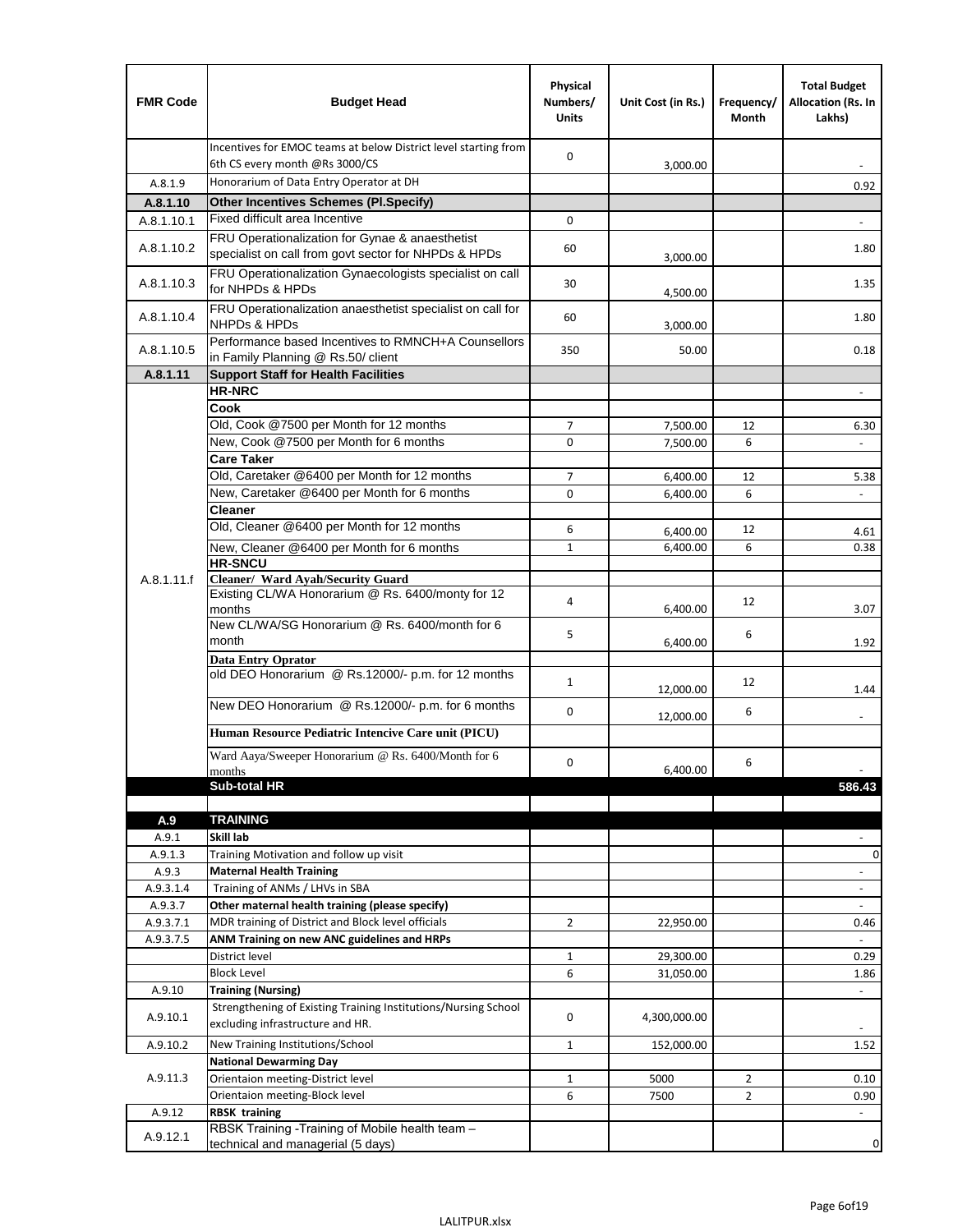| <b>FMR Code</b>        | <b>Budget Head</b>                                                                           | Physical<br>Numbers/<br><b>Units</b> | Unit Cost (in Rs.) | Frequency/<br>Month | <b>Total Budget</b><br>Allocation (Rs. In<br>Lakhs) |
|------------------------|----------------------------------------------------------------------------------------------|--------------------------------------|--------------------|---------------------|-----------------------------------------------------|
|                        |                                                                                              |                                      |                    |                     |                                                     |
|                        | <b>Sub-total Training</b>                                                                    |                                      |                    |                     | 5.14                                                |
| A.10                   | <b>PROGRAMME MANAGEMENT</b>                                                                  |                                      |                    |                     |                                                     |
| A.10.2                 | Contractual Staff for DPMSU recruited and in position                                        |                                      |                    |                     |                                                     |
| A.10.2.1               | District Programme Manager                                                                   | $\mathbf{1}$                         |                    | 12                  |                                                     |
| A.10.2.2               | <b>District Accounts Manager</b>                                                             | $\mathbf{1}$                         | 39,690.00          | 12                  | 4.76<br>3.88                                        |
| A.10.2.3               | District Data Manager                                                                        | $\mathbf{1}$                         | 32,303.00          | 12                  |                                                     |
| A.10.2.4               | Consultants/ Programme Officers (Kindly Specify)                                             | $\mathbf 0$                          | 22,050.00          |                     | 2.65                                                |
|                        | Honorarium of RKSK Coordinator                                                               | 0                                    | 25,000.00          | 9                   | $\overline{\phantom{a}}$                            |
| A.10.2.5               | Accountants                                                                                  | 0                                    |                    |                     |                                                     |
| A.10.2.6               | Data Entry Operators                                                                         | 0                                    |                    |                     | $\overline{\phantom{a}}$                            |
| A.10.2.7               | Support Staff (Kindly Specify)                                                               | $\mathbf{1}$                         | 8,269.00           | 12                  | 0.99                                                |
| A.10.2.8.1             | Operational Cost for DPMU unit                                                               | $\mathbf{1}$                         | 89,250.00          | 12                  | 10.71                                               |
| A.10.2.8.5             | <b>DEIC Managers</b>                                                                         | $\mathbf{1}$                         | 33,000.00          | 10                  | 3.30                                                |
| A.10.3                 | <b>Strengthening of Block PMU</b>                                                            |                                      |                    |                     |                                                     |
| A.10.3.1               | <b>Block Programme Manager</b>                                                               |                                      |                    |                     | 17.46                                               |
| A.10.3.2               | <b>Block Accounts Manager</b>                                                                |                                      | 12,128.00          | 12                  | 8.73                                                |
| A.10.3.7.1             | Operational Cost for BPMU unit                                                               | 6                                    | 15,000.00          | 12                  | 10.80                                               |
|                        | <b>Concurrent Audit system</b>                                                               |                                      |                    |                     |                                                     |
| A.10.6                 | Monthly Concurrent Audit<br><b>Block Spesific Work</b>                                       | $\mathbf{1}$<br>6                    | 4,500.00           | 12                  | 0.54                                                |
| A.10.7                 | <b>Mobility Support, Field Visits</b>                                                        |                                      | 500.00             | 12                  | 0.36                                                |
| A.10.7.2               | DPMU/District                                                                                | 2                                    | 30,000.00          | 12                  | 7.20                                                |
| A.10.7.3               | <b>BPMU/Block</b>                                                                            | 6                                    | 30,000.00          | 12                  | 21.60                                               |
| A.10.8.1               | Vehicles for Divisional / AD office                                                          | 0                                    | 30,000.00          | 12                  | $\mathcal{L}$                                       |
|                        |                                                                                              |                                      |                    |                     |                                                     |
|                        | <b>Sub-total Programme Management</b>                                                        |                                      |                    |                     | 92.98                                               |
|                        |                                                                                              |                                      |                    |                     |                                                     |
|                        | Total of RMNCH+A                                                                             |                                      |                    |                     | 1,837.24                                            |
| в                      | Additionalities under NRHM (Mission Flexible Pool)                                           |                                      |                    |                     |                                                     |
| <b>B1</b>              | <b>ASHA</b>                                                                                  |                                      |                    |                     |                                                     |
| B1.1.1.3               | <b>Supplementary training for ASHAs</b>                                                      |                                      |                    |                     |                                                     |
| B1.1.1.3.1             | TOT of ASHA Trainer- I round (at RHFWTC)                                                     |                                      |                    |                     |                                                     |
|                        | Batch cost+Equipment+Module+ Monitoring Visit                                                |                                      |                    |                     |                                                     |
| B1.1.1.3.2<br>B1.1.1.4 | TOT of ASHA Trainers -II Round (at RHFWTC)<br>Post training support and supervision          |                                      |                    |                     |                                                     |
|                        | Supervision costs by ASHA facilitators<br>(12 months)                                        |                                      |                    |                     | $\sim$                                              |
| B1.1.1.4.1             |                                                                                              |                                      |                    |                     | 24.00                                               |
|                        | Supervision costs by ASHA facilitators<br>(6 months)                                         |                                      |                    |                     |                                                     |
| B1.1.1.4.2             | Monthly review Meeting of ASHA Sangini with BCPM                                             |                                      |                    |                     | 0.72                                                |
| B <sub>1.1.3</sub>     | Performance Incentive/Other Incentive to ASHAs (if                                           |                                      |                    |                     |                                                     |
| B1.1.3.1               | any)<br><b>ASHA incentives under Maternal Health</b>                                         |                                      |                    |                     |                                                     |
| B1.1.3.1.2             | Maternal Death Audit Information                                                             | 98                                   | 200.00             |                     | 0.20                                                |
| B1.1.3.2               | Incentive to ASHA under Child Health                                                         |                                      |                    |                     | $\omega$ .                                          |
| B1.1.3.2.1             | Incentive for Home Based Newborn Care programme                                              | 31806                                | 250.00             |                     | 79.52                                               |
| B1.1.3.2.4             | Incentive for referral of SAM cases to NRC @ Rs.50/Case                                      | 1104                                 | 50.00              |                     | 0.55                                                |
| B1.1.3.2.5             | Incentive for follow up of discharge of SAM children from<br>NRCs @ Rs. 100/ for 4 Follow up | 1104                                 | 100.00             |                     | 1.10                                                |
| B1.1.3.3               | ASHA Incentives under family planning (ESB/ PPIUCD/<br>Others)                               |                                      |                    |                     |                                                     |
| B1.1.3.3.1             | ASHA PPIUCD incentive for accompanying the client for<br>PPIUCD insertion                    | 2400                                 | 150.00             |                     | 3.60                                                |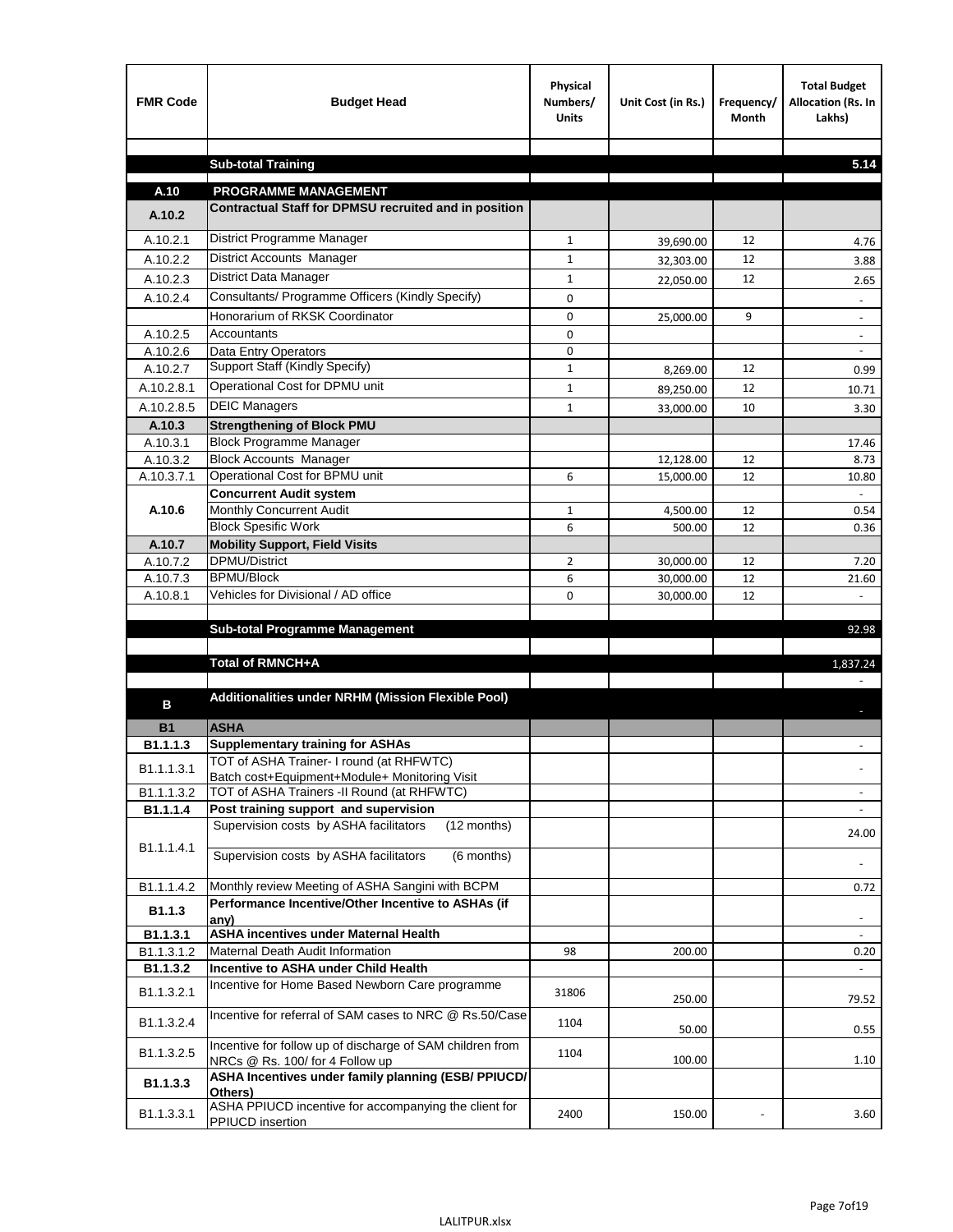| <b>FMR Code</b>            | <b>Budget Head</b>                                                                                                                                                    | Physical<br>Numbers/<br><b>Units</b> | Unit Cost (in Rs.) | Frequency/<br>Month | <b>Total Budget</b><br><b>Allocation (Rs. In</b><br>Lakhs) |
|----------------------------|-----------------------------------------------------------------------------------------------------------------------------------------------------------------------|--------------------------------------|--------------------|---------------------|------------------------------------------------------------|
|                            | ASHA incentive under ESB scheme for promoting<br>spacing of births @ 500/- per ASHA/client                                                                            | 2144                                 | 500.00             |                     | 10.72                                                      |
| B <sub>1.1</sub> , 3, 3, 2 | Spacing for 2 years after marriage @ 500/- per<br>ASHA/client                                                                                                         | 2158                                 | 500.00             |                     | 10.79                                                      |
| B1.1.3.3.3                 | ASHA Incentive under ESB scheme for promoting<br>adoption of limiting method upto two children @ Rs. 1000<br>per client                                               | 2520                                 | 1,000.00           |                     | 25.20                                                      |
| B1.1.3.6                   | <b>ASHA Incentives (other)</b>                                                                                                                                        |                                      |                    |                     |                                                            |
| B <sub>1.1</sub> , 3, 5, 3 | ASHA incentive for NDD for 2 round                                                                                                                                    | 982                                  | 100.00             | $\overline{2}$      | 1.96                                                       |
| B <sub>1.1</sub> .3.6.1    | Amount to be released for 12 months for Routine<br>activities (4 month incentive for ASHAs those are yet to<br>be placed)                                             |                                      |                    |                     | 110.24                                                     |
| B1.1.3.6.4                 | Incentive to ASHA Facilitator (12 Months)                                                                                                                             |                                      |                    |                     | 1.44                                                       |
| B <sub>1.1</sub> .3.6.5    | Reimbursement of travel expenses for accompanying a<br>woman to facility for surgical abortion (MVA/EVA) @<br>Rs.150/-per case                                        | 60                                   | 150.00             |                     | 0.09                                                       |
| B <sub>1.1</sub> .3.6.6    | Reimbursement of travel expenses for accompanying a<br>woman to facility for medical abortion (MMA) @ Rs.225/-<br>per case                                            | 60                                   | 225.00             |                     | 0.14                                                       |
| B1.1.3.6.9                 | ASHA Torch (NO. of ASHA +AF) @ Rs. 262.20                                                                                                                             |                                      |                    |                     | 2.68                                                       |
| B1.1.3.7                   | Other (support provisions to ASHA such as uniform,<br>diary, ASHA Ghar etc)                                                                                           |                                      |                    |                     |                                                            |
| B <sub>1.1</sub> .3.7.2    | ASHA Payment Voucher, Payment Register and VHIR<br>1.@ Rs. 25/ASHA, 2.@Rs.50/AF, 3.@Rs.150/block for<br>ASHa master payment register,<br>4. @Rs.174.5/ASHA/B1.1.3.7.2 |                                      |                    |                     | 1.99                                                       |
| B <sub>1.1</sub> , 3, 7, 4 | ASHA SAREE (TA/DA for Attending monthly meeting) No.<br>of ASHA+AF @ Rs.450                                                                                           |                                      |                    |                     | 4.60                                                       |
| B <sub>1.1</sub> .5.1      | Honorarium of Regional Coordinator                                                                                                                                    |                                      |                    |                     |                                                            |
| B1.1.5.2                   | Honararium of District Community Process Manager                                                                                                                      | $\mathbf{1}$                         | 32,303.00          | 12                  | 3.88                                                       |
| B1.1.5.3                   | Honararium of Block Community Process Manager                                                                                                                         | 6                                    | 12,000.00          | 12                  | 8.64                                                       |
|                            | Mobility cost for ARC/AMG                                                                                                                                             |                                      |                    |                     |                                                            |
| B <sub>1.1.5.4</sub>       | AMG cost                                                                                                                                                              | $\mathbf{1}$                         | 10,000.00          | $\mathbf{1}$        | 0.10                                                       |
|                            | Quarterly BCPM meeting at Divisional Head Quarter @                                                                                                                   |                                      |                    |                     |                                                            |
|                            | rs. 500/BCPM/qtr.                                                                                                                                                     |                                      |                    |                     |                                                            |
|                            | <b>Sub Total of ASHA</b>                                                                                                                                              |                                      |                    |                     | 292.14913                                                  |
|                            |                                                                                                                                                                       |                                      |                    |                     |                                                            |
| B.2                        | <b>Untied Fund</b>                                                                                                                                                    |                                      |                    |                     |                                                            |
| B <sub>2.3</sub>           | <b>CHCs</b>                                                                                                                                                           |                                      |                    |                     | 9.00                                                       |
| B <sub>2.4</sub>           | PHCs<br><b>Sub Total of Untied Fund</b>                                                                                                                               |                                      |                    |                     | 13.89<br>22.88594                                          |
|                            |                                                                                                                                                                       |                                      |                    |                     |                                                            |
| <b>B9</b>                  | <b>Mainstreaming of AYUSH</b>                                                                                                                                         |                                      |                    |                     |                                                            |
| B.9.1                      | Medical Officers at CHCs/ PHCs (Only AYUSH)                                                                                                                           |                                      |                    |                     |                                                            |
| B.9.1.1                    | <b>DH</b>                                                                                                                                                             | $\overline{2}$                       | 29,106.00          | 12                  | 6.99                                                       |
| B.9.1.2                    | <b>FRUs</b>                                                                                                                                                           | $\mathbf{1}$                         | 29,106.00          | 12                  | 3.49                                                       |
| B.9.1.3                    | Non FRU SDH/ CHC<br>24 X 7 PHC                                                                                                                                        | 4                                    | 29,106.00          | 12                  | 13.97                                                      |
| B.9.1.4<br>B.9.1.5         | Non-24 X 7 PHCs/ APHCs                                                                                                                                                | $\overline{2}$<br>$\mathbf{1}$       | 29,106.00          | 12<br>12            | 6.99                                                       |
| B.9.2                      | Other Staff Nurses and Supervisory Nurses/ AYUSH                                                                                                                      |                                      | 29,106.00          |                     | 3.49                                                       |
| B.9.2.1                    | pharmacists (Only AYUSH)<br>DH                                                                                                                                        | $\mathbf{1}$                         |                    | 12                  |                                                            |
|                            | <b>FRUs</b>                                                                                                                                                           |                                      | 10,914.75          |                     | 1.31                                                       |
| B.9.2.2                    | Non FRU SDH/ CHC                                                                                                                                                      | 0                                    | 10,914.75          | 12                  | $\overline{\phantom{a}}$                                   |
| B.9.2.3                    | 24 X 7 PHC                                                                                                                                                            | $\overline{2}$                       | 10,914.75          | 12                  | 2.62                                                       |
| B.9.2.4                    |                                                                                                                                                                       | $\mathbf{1}$                         | 10,914.75          | 12                  | 1.31                                                       |
| B.9.2.5                    | Non-24 X 7 PHCs                                                                                                                                                       | $\mathbf{1}$                         | 10,914.75          | 12                  | 1.31                                                       |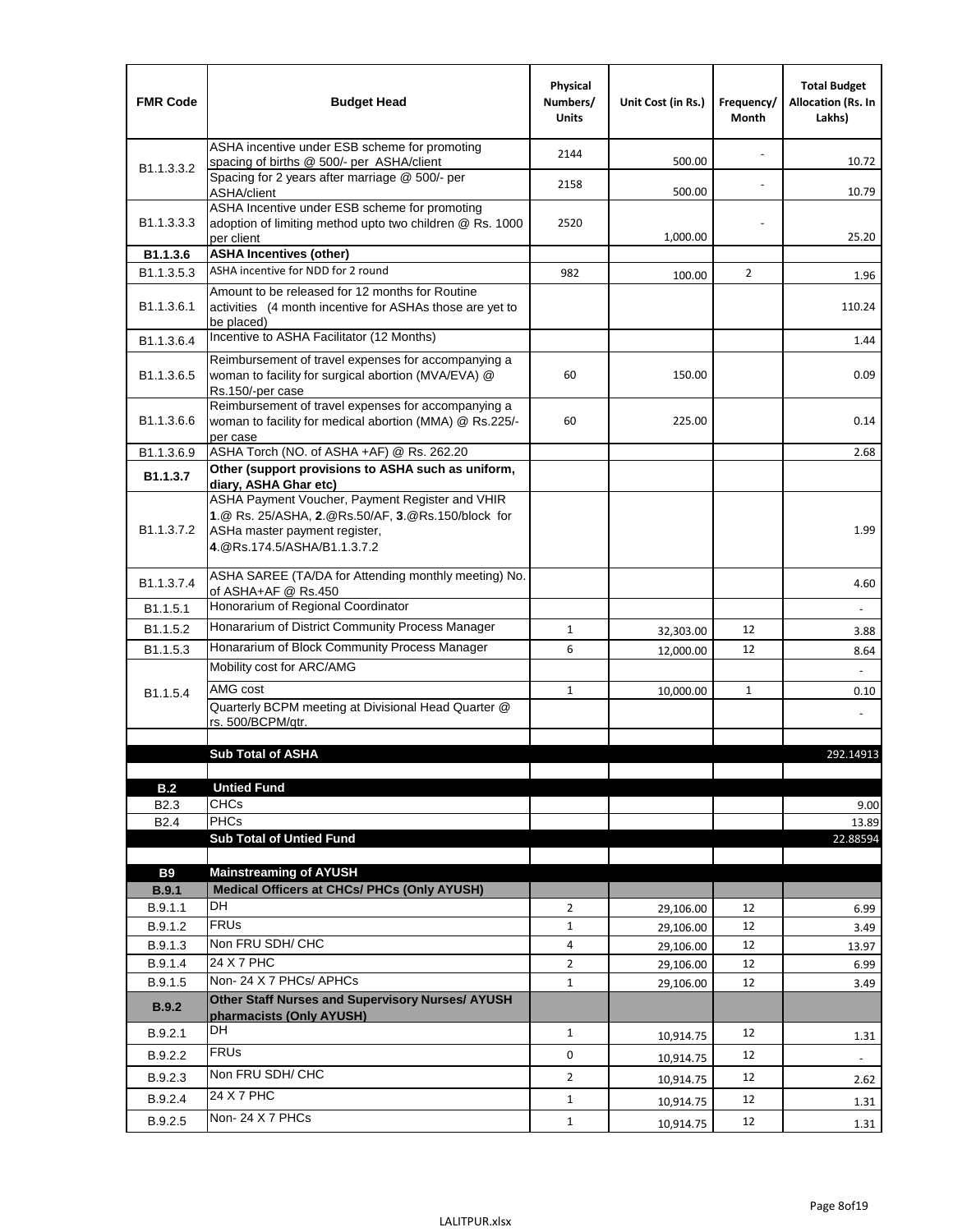| <b>FMR Code</b>               | <b>Budget Head</b>                                                                              | Physical<br>Numbers/<br><b>Units</b> | Unit Cost (in Rs.) | Frequency/<br>Month | <b>Total Budget</b><br>Allocation (Rs. In<br>Lakhs) |
|-------------------------------|-------------------------------------------------------------------------------------------------|--------------------------------------|--------------------|---------------------|-----------------------------------------------------|
|                               | Panchkarma Unit Lokbabdhu Rajnarayna Joint<br><b>Hospital, Lucknow</b>                          |                                      |                    |                     |                                                     |
| B.9.2.6                       | Honararium of Panchkarma Technician (1Male and 1<br>Female)                                     | 0                                    | 10,000.00          | 12                  |                                                     |
|                               | Honorarium of Panchkarma Attendent                                                              | 0                                    | 8,000.00           | 12                  |                                                     |
|                               | Lumpsum amount for Sweeper (Safai Karmi)                                                        |                                      |                    |                     | 0                                                   |
| <b>B9.3</b>                   | <b>Other Activities (Excluding HR)</b>                                                          |                                      |                    |                     |                                                     |
| B9.3.1                        | Contingency AYUSH wings                                                                         | $\mathbf{1}$                         | 20,000.00          |                     | 0.20                                                |
| B9.3.3                        | Establishment of Panchkarma Unit                                                                |                                      |                    |                     | $\mathbf 0$                                         |
| B9.3.4                        | Construction of AYUSH Wing                                                                      | 0                                    | 3,000,000.00       |                     |                                                     |
|                               |                                                                                                 |                                      |                    |                     |                                                     |
|                               | Sub Total of Mainstreaming of AYUSH                                                             |                                      |                    |                     | 41.68                                               |
|                               |                                                                                                 |                                      |                    |                     |                                                     |
| <b>B10</b>                    | <b>IEC-BCC NRHM</b>                                                                             |                                      |                    |                     |                                                     |
| B.10.3.5                      | <b>Girls Child Day</b><br><b>Division level</b>                                                 | 0                                    | 50,000.00          | 1                   |                                                     |
|                               | <b>Block level</b>                                                                              | 6                                    | 10,000.00          | $\mathbf{1}$        | 0.60                                                |
| <b>B.10.7</b>                 | Priniting activities (please specify)                                                           |                                      |                    |                     |                                                     |
| B.10.7.1                      | SM booklet @Rs 20.00 for all ANCs                                                               | 41848                                | 20.00              |                     | 8.37                                                |
|                               | MCP card @ Rs 10 for all ANCs                                                                   | 41848                                | 10.00              |                     | 4.18                                                |
| <b>B.10.7.4</b><br>B.10.7.4.1 | <b>Other printing</b><br><b>IEC-BCC Material for NDD</b>                                        |                                      |                    |                     |                                                     |
|                               | IEC material, poster, banner @ Rs. 14000 per block for 2<br>round                               | 6                                    | 14000              | $\overline{2}$      | 1.68                                                |
|                               | Teaching and community hand bills/pumphlets and check<br>list @ Rs. 14000 per block for 2 round | 6                                    | 14000              | 2                   | 1.68                                                |
|                               | 5 Fipchart per block @ Rs. 200 per Flip chart( one time)                                        | 30                                   | 200                | $\mathbf{1}$        | 0.06                                                |
|                               | AWW and Teacher hand out @ Rs. 7 each for 2 round                                               | 2525                                 | $\overline{7}$     | 2                   | 0.35                                                |
|                               | ASHA hand out @ Rs. 2 each for 2 round                                                          | 982                                  | $\overline{2}$     | 2                   | 0.04                                                |
|                               | <b>AFHC cards</b>                                                                               |                                      |                    |                     |                                                     |
| <b>B.10.7.4.2</b>             | For DH & MC level Existing AFHS clinics<br>For CHC level Existing AFHS clinics                  | $\overline{2}$<br>0                  | 0.50               | 2000<br>2000        | 0.02                                                |
|                               | For PHC level existing AFHS clinics                                                             | 0                                    | 0.50<br>0.50       | 2000                | $\overline{\phantom{a}}$<br>$\bar{\phantom{a}}$     |
|                               | AFHC Register (3 register per clinic)                                                           | 6                                    | 150.00             | $\mathbf{1}$        | 0.01                                                |
|                               | Printing of RBSK card and registers                                                             | 0                                    |                    |                     |                                                     |
|                               | MHT Register for AWC                                                                            | 487                                  | 100.00             | $\mathbf{1}$        | 0.49                                                |
|                               | MHT Register for School<br>(Class-1 to 12)                                                      | 345                                  | 100.00             | $\mathbf{1}$        | 0.35                                                |
| B.10.7.4.3                    | RBSK Format (microplan, reporting) @ Rs. 3000/ per<br>block                                     | 6                                    | 3,000.00           | $\mathbf{1}$        | 0.18                                                |
|                               | RBSK card for children of AWC and School                                                        |                                      |                    |                     |                                                     |
|                               | AWC (Twice in year)                                                                             | 243598                               | 1.20               |                     | 2.92                                                |
|                               | School (Class 1 to 12)                                                                          | 172482                               | 0.75               |                     | 1.29                                                |
|                               | <b>Sub Total IEC</b>                                                                            |                                      |                    |                     | 22.22                                               |
|                               |                                                                                                 |                                      |                    |                     |                                                     |
| <b>B.11</b>                   |                                                                                                 |                                      |                    |                     |                                                     |
| B.11.2.5                      | Recurring support of 18 BCTV                                                                    |                                      |                    |                     | 0                                                   |
|                               |                                                                                                 |                                      |                    |                     |                                                     |
| <b>B14</b>                    | Innovations (if any)<br>Religious and Community Leaders Meet @ Rs.                              |                                      |                    |                     |                                                     |
| B14.6                         | 10000/District/meeting<br>Rogi Sahayata Kendra @ Rs. 664200 including 5%                        | $\mathbf{1}$                         | 10,000.00          |                     | 0.10                                                |
| B14.11                        | increment in HR cost                                                                            |                                      |                    |                     |                                                     |
| B14.12                        | AAA Platform - Monitoring & Microplanning meeting for<br>frontline workers                      |                                      |                    |                     |                                                     |
|                               | Nurse Mentor Programme and Establishment of Mini                                                |                                      |                    |                     |                                                     |
|                               | <b>Skill Lab</b>                                                                                |                                      |                    |                     |                                                     |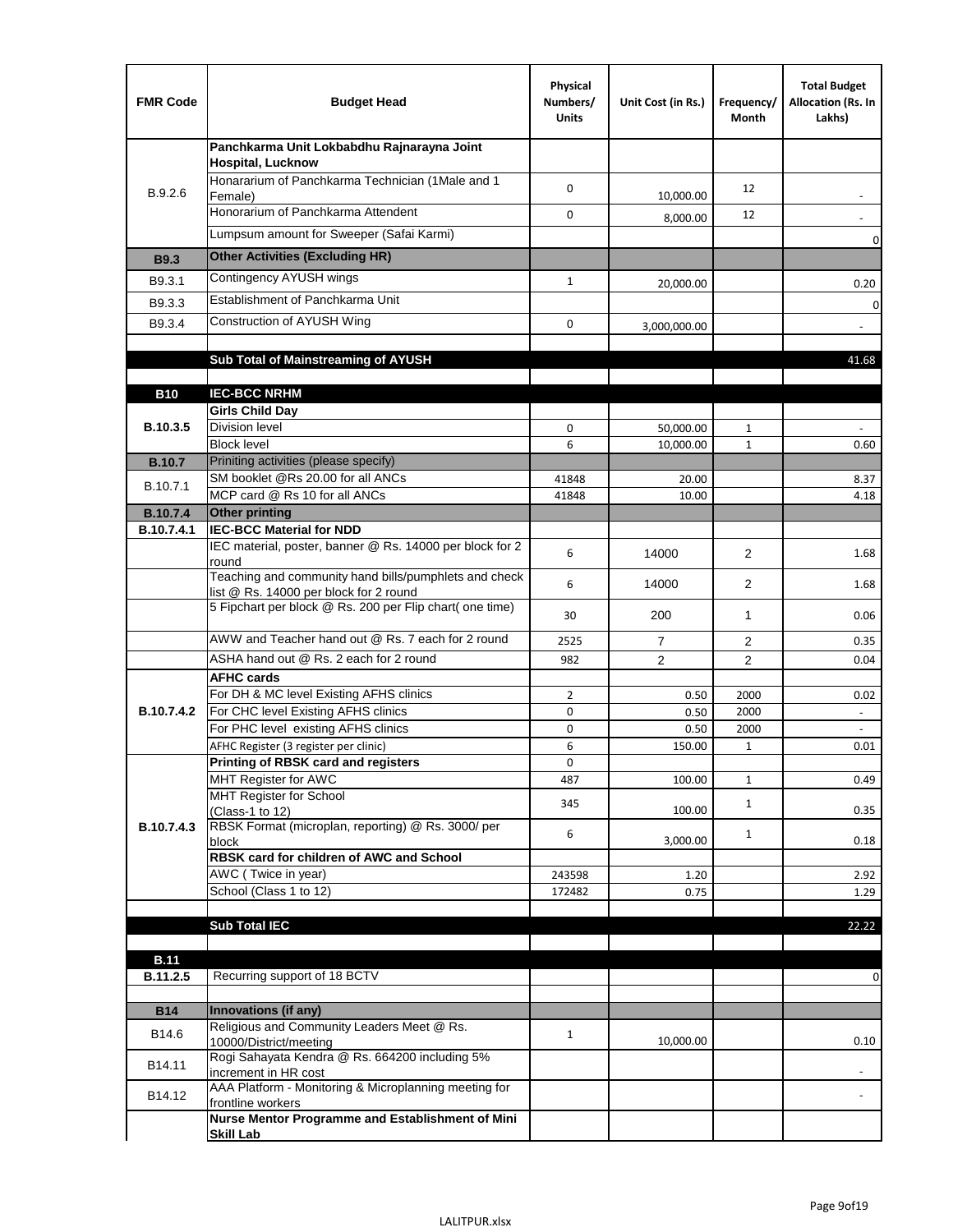| <b>FMR Code</b>   | <b>Budget Head</b>                                                                              | Physical<br>Numbers/<br><b>Units</b> | Unit Cost (in Rs.) | Frequency/<br><b>Month</b> | <b>Total Budget</b><br>Allocation (Rs. In<br>Lakhs) |
|-------------------|-------------------------------------------------------------------------------------------------|--------------------------------------|--------------------|----------------------------|-----------------------------------------------------|
| B14.19            | Honoraium of Naurse Mentor (Existing)                                                           | 0                                    | 38,588.00          | 12                         | $\sim$                                              |
|                   | Honoraium of Naurse Mentor for 12 montys (New)                                                  | 0                                    | 36,750.00          | 12                         |                                                     |
|                   | Honoraium of Naurse Mentor fro 10 months (New)                                                  | 0                                    | 36,750.00          | 10                         | $\sim$                                              |
| B14.22            | Training Strategy for Village Health and Nutrition Days<br>(VHNDs)                              |                                      |                    |                            | 2.58                                                |
|                   | Free Transport Facilities to PLHIV(People Living with                                           |                                      |                    |                            |                                                     |
| B14.25            | <b>HIV)</b> for treatment                                                                       |                                      |                    |                            |                                                     |
|                   | On ART cost                                                                                     |                                      |                    |                            |                                                     |
|                   | PRE ART Cost                                                                                    |                                      |                    |                            |                                                     |
|                   | <b>KAYAKALP' Award Scheme</b>                                                                   |                                      |                    |                            |                                                     |
|                   | Training for Swachha Bharat Abhiyan                                                             |                                      |                    |                            |                                                     |
|                   | Awareness cum Internal Assessors Training Workshop @<br>Rs. 33000/Disitrict                     |                                      |                    |                            |                                                     |
|                   | District level Hospital Rs. 20000/District                                                      |                                      |                    |                            | 0.33<br>0.20                                        |
|                   | <b>CHC</b> level                                                                                | $\overline{2}$                       | 15,000.00          |                            | 0.30                                                |
|                   | <b>PHC</b> level                                                                                | $\overline{2}$                       | 6,000.00           |                            | 0.12                                                |
| B14.29            | <b>Internal Assessment</b>                                                                      |                                      |                    |                            |                                                     |
|                   | District level Hospital (Quarterly)                                                             | $\overline{2}$                       | 2,000.00           | 4                          | 0.16                                                |
|                   | CHC level (Quarterly)                                                                           | $\overline{2}$                       | 1,000.00           | 4                          | 0.08                                                |
|                   | PHC level (Quarterly)                                                                           | $\overline{2}$                       | 500.00             | 4                          | 0.04                                                |
|                   | <b>Peer Assessment</b>                                                                          |                                      |                    |                            |                                                     |
|                   | <b>District level Hospital</b>                                                                  | $\overline{2}$                       | 25.000.00          |                            | 0.50                                                |
|                   | <b>CHC</b> level                                                                                | $\overline{2}$                       | 10,000.00          |                            | 0.20                                                |
|                   | PHC level                                                                                       | $\overline{2}$                       | 5,000.00           |                            | 0.10                                                |
|                   | Matritwa Saptah                                                                                 |                                      |                    |                            |                                                     |
|                   | District level activities @Rs 50000                                                             | $\mathbf{1}$                         | 50,000.00          |                            | 0.50                                                |
|                   | Mobility support @ Rs 17600/block                                                               | 6                                    |                    |                            |                                                     |
|                   | Printing of formats, reports and HRP register @ 50/ANM                                          |                                      | 17,600.00          |                            | 1.06                                                |
| B14.33            |                                                                                                 | 217                                  | 50.00              |                            | 0.11                                                |
|                   | <b>IEC Support</b>                                                                              |                                      |                    |                            |                                                     |
|                   | District level                                                                                  | $\mathbf{1}$                         | 2,500.00           |                            | 0.03                                                |
|                   | <b>Block Level</b>                                                                              | 6                                    | 25,000.00          |                            | 1.50                                                |
|                   | hoarding 5/dist & 1/FRU & 1/block @ Rs. 2000/-                                                  | 14                                   | 2,000.00           |                            | 0.28                                                |
|                   | <b>Gestational Diabetes Mallitius Pilot - 18 districts</b>                                      |                                      |                    |                            |                                                     |
|                   | Glucometer @ 1 /ANM+2/Block+2 additional                                                        | 0                                    | 3,000.00           |                            | $\overline{\phantom{a}}$                            |
| B14.34            | Procurement of Glucose 75mg, (2*all ANCs+24*5%GDMs)                                             | 0                                    | 25.00              |                            |                                                     |
|                   | Insulin 9 vials *5% ANCs                                                                        | 0                                    | 50.00              |                            | $\blacksquare$                                      |
|                   | with syringe (900 units/+18 syringes)                                                           | 0                                    | 20.00              |                            |                                                     |
|                   | <b>Misoprost Distribution for Home Deliveries</b>                                               |                                      |                    |                            |                                                     |
|                   | Printing of registers @ Rs50.00 each                                                            |                                      |                    |                            | $\overline{\phantom{a}}$                            |
| B14.35            | Budget for Tab Mesoprostol procurement in Lakh                                                  |                                      |                    |                            | $\blacksquare$                                      |
|                   | ASHA Incentive @ Rs.100.00 each case in Lakh                                                    |                                      |                    |                            | $\overline{\phantom{a}}$                            |
|                   | Block level ANM/ ASHAs training @ 23650/ in Lakh                                                |                                      |                    |                            | $\overline{\phantom{a}}$                            |
|                   | District Orientation meeting @Rs 20000, in Lakh                                                 |                                      |                    |                            |                                                     |
|                   | <b>Sub Total Innovation</b>                                                                     |                                      |                    |                            | 8.18                                                |
| <b>B15</b>        | <b>Planning, Implementation and Monitoring</b>                                                  |                                      |                    |                            |                                                     |
| B <sub>15.2</sub> | <b>Quality Assurance</b>                                                                        |                                      |                    |                            |                                                     |
| B15.2.2           | <b>Division Level Human Resource</b>                                                            | 0                                    |                    |                            |                                                     |
|                   | Honorarium of Existing Divisonal Consultant -Quality @                                          |                                      |                    |                            |                                                     |
|                   | Rs. 45000/month for 10 months                                                                   | 0                                    | 45,000.00          | 10                         |                                                     |
|                   | Honorarium of Vacant Divisonal Consultant -Quality @<br>Rs. 45000/month for 2 months            | 0                                    | 45,000.00          | $\overline{2}$             |                                                     |
|                   | Honararium of Existing Divisonal Consultant - Public                                            | 0                                    | 45,000.00          | $\overline{2}$             |                                                     |
|                   | Health @ Rs.45000/PM for 10 Months<br>Honararium of Vacant Divisonal Consultant - Public Health |                                      |                    |                            |                                                     |
|                   | @ Rs.45000/PM for 2 Months<br>Data Entry Operator @Rs 12000/PM for 2 Month ("New                | 0                                    | 45,000.00          | 10                         |                                                     |
|                   | Position)                                                                                       | 0                                    | 12,000.00          | $\overline{2}$             |                                                     |
|                   | <b>District Level Human Resource</b>                                                            |                                      |                    |                            |                                                     |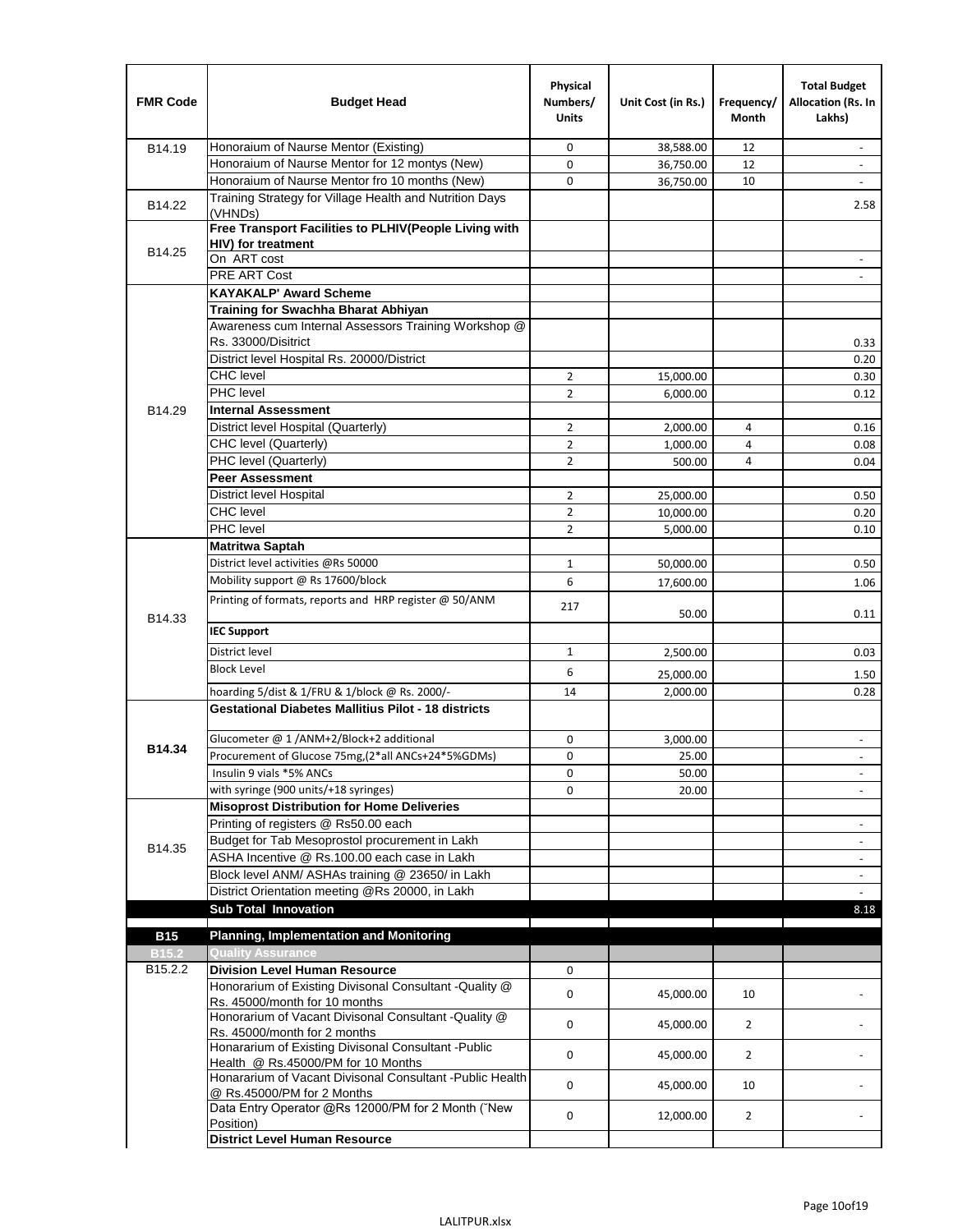| <b>FMR Code</b>         | <b>Budget Head</b>                                                                                | Physical<br>Numbers/<br><b>Units</b> | Unit Cost (in Rs.) | Frequency/<br><b>Month</b> | <b>Total Budget</b><br>Allocation (Rs. In<br>Lakhs) |
|-------------------------|---------------------------------------------------------------------------------------------------|--------------------------------------|--------------------|----------------------------|-----------------------------------------------------|
|                         | Honorarium of Existing District Consultant -Quality @ Rs.<br>40000/month for 10 months            | $\mathbf 0$                          | 40,000.00          | 10                         |                                                     |
|                         | Honorarium of Vacant District Consultant -Quality @ Rs.<br>40000/month for 2 months               | $\mathbf{1}$                         | 40,000.00          | $\overline{2}$             | 0.80                                                |
|                         | Honararium of Existing Hospital Quality Manager @<br>Rs.35000/PM for 10 Months                    | 0                                    | 35,000.00          | 10                         |                                                     |
|                         | Honararium of Vacant Hospital Quality Manager @<br>Rs.35000/PM for 2 Months                       | $\mathbf{1}$                         | 35,000.00          | $\overline{2}$             | 0.70                                                |
|                         | Data Entry Operator @ Rs 12000/PM for 2 Month ("New<br>Position)                                  | $\mathbf{1}$                         | 12,000.00          | $\overline{2}$             | 0.24                                                |
| B15.2.4                 | <b>Review meetings</b>                                                                            |                                      |                    |                            |                                                     |
| B <sub>15.2</sub> .4.2  | Division                                                                                          | 0                                    | 5,000.00           |                            |                                                     |
|                         | <b>District</b>                                                                                   | $\overline{2}$                       | 2,000.00           |                            | 0.04                                                |
|                         | Monitoring and Supportive Supervision Visits-Divisional<br>QUA (10 visits per month) for 6 months | $\mathbf 0$                          | 1,800.00           |                            |                                                     |
| B15.2.5.2               | Monitoring and Supportive Supervision Visits-District<br>QUA (10 visits per month) for 6 months   | 60                                   | 1,200.00           |                            | 0.72                                                |
|                         | <b>Office Equipments-District &amp; Division</b>                                                  |                                      |                    |                            |                                                     |
|                         | <b>Division Level</b>                                                                             |                                      |                    |                            |                                                     |
|                         | Office Equipment @ Rs.3.5 Lac/Division                                                            |                                      |                    |                            | $\overline{\phantom{a}}$                            |
| B15.2.5.5               | Operational cost @ Rs.17000/-PM for 10 Month                                                      |                                      |                    |                            | $\pmb{0}$                                           |
|                         | <b>District Level</b>                                                                             |                                      |                    |                            |                                                     |
|                         | Office Equipment @ Rs.3.5 Lac/District                                                            | $\mathbf{1}$                         | 350,000.00         | 1                          | 3.50                                                |
|                         | Operational cost @ Rs.14000/-PM for 10 Month                                                      | $1\,$                                | 14,000.00          | 10                         | 1.40                                                |
| B15.2.5.6               | Operational Cost for District Hospitals                                                           | 0                                    | 2,000.00           |                            | $\mathbb{Z}^{\mathbb{Z}}$                           |
|                         | <b>Sub Total Quality Assurance</b>                                                                |                                      |                    |                            | 7.40                                                |
|                         |                                                                                                   |                                      |                    |                            |                                                     |
| B15.3<br>B15.3.1        | <b>Monitoring and Evaluation</b><br><b>HMIS</b>                                                   |                                      |                    |                            |                                                     |
| B15.3.1.2               | Data Entry Operators at Block level                                                               |                                      |                    |                            | 9.17                                                |
| B15.3.1.3.1             | HR and Infrastructure for 100% service updation on<br><b>HMIS/MCTS Portal</b>                     |                                      |                    |                            | 4.81                                                |
| B <sub>15.3.1.5.2</sub> | Mobility Support for HMIS & MCTS at District level                                                |                                      |                    |                            | 0.22                                                |
| B15.3.1.6               | Printing of HMIS Formats                                                                          |                                      |                    |                            | 0.38                                                |
| B15.3.2.2               | Printing of MCTS follow-up formats/ services due list/ work<br>plan                               |                                      |                    |                            | 0.32                                                |
| B15.3.2.7               | Internet Connectivity through LAN / data card                                                     |                                      |                    |                            | 0.60                                                |
| B15.3.2.8               | Procurement & Installation of VSAT (Capex)                                                        |                                      |                    |                            | 1.08                                                |
| B15.3.2.12              | Other office expenditure                                                                          |                                      |                    |                            | 1.32                                                |
| B15.3.2.13              | Printing of RCH Registers                                                                         |                                      |                    |                            | 0.24                                                |
|                         | <b>Sub Total of HMIS</b>                                                                          |                                      |                    |                            | 18.14                                               |
| <b>B.16</b>             | <b>PROCUREMENT</b>                                                                                |                                      |                    |                            |                                                     |
| B16.1                   | <b>Procurement of Equipment</b>                                                                   |                                      |                    |                            |                                                     |
|                         | <b>Equipments for Blood Banks/ BSUs</b>                                                           |                                      |                    |                            |                                                     |
| B16.1.1.1               | Equipments For Blood banks/ BCSUs                                                                 |                                      |                    |                            | 0                                                   |
| B16.1.2                 | <b>Equipments For BSUs</b><br>Procurement of equipment: CH                                        |                                      |                    |                            | 0                                                   |
|                         | Procurement of NRC Computer/Printer/UPS/Data Card @                                               |                                      |                    |                            |                                                     |
| B16.1.2.7               | Rs. 60000/NRC                                                                                     | $\overline{7}$                       | 60,000.00          | 0                          | 4.20                                                |
| B16.1.2.8               | Procurement of Computer/Printer/UPS/Data Card -SNCUs                                              |                                      |                    |                            |                                                     |
|                         | for VJB Female Hospital Lucknow<br>Procurement of Equipments for SNCUs for VAB Female             |                                      |                    |                            | 0                                                   |
| B16.1.2.9               | Hospital lucknow                                                                                  |                                      |                    |                            | 0                                                   |
| B16.1.6                 | <b>Equipments for RKSK &amp; RBSK</b>                                                             |                                      |                    |                            |                                                     |
| B16.1.6.1               | <b>Equipments for AFHCs</b>                                                                       | 0                                    | 7,000.00           | $\mathbf{1}$               | ÷,                                                  |
|                         | <b>Equipment for Mobile health teams</b>                                                          | 0                                    |                    |                            |                                                     |
| B16.1.6.3.1             | No. of Vision Chart<br>(2 chart per team)                                                         | 24                                   | 700                |                            | 0.17                                                |
| *                       | No. of weighing scale (1 per team)                                                                | 12                                   | 1000               |                            | 0.12                                                |
|                         | No. of height scale standing (1 per team)                                                         | 12                                   | 10000              |                            | 1.20                                                |
| <b>B.16.2</b>           | <b>Procurement of Drugs</b>                                                                       |                                      |                    |                            |                                                     |
| B.16.2.2.2              | Procurement of drugs under child health (Vitamin A for                                            | 6263                                 | 58.00              |                            | 3.63                                                |
|                         | BSPM) No. of Bottles                                                                              |                                      |                    |                            |                                                     |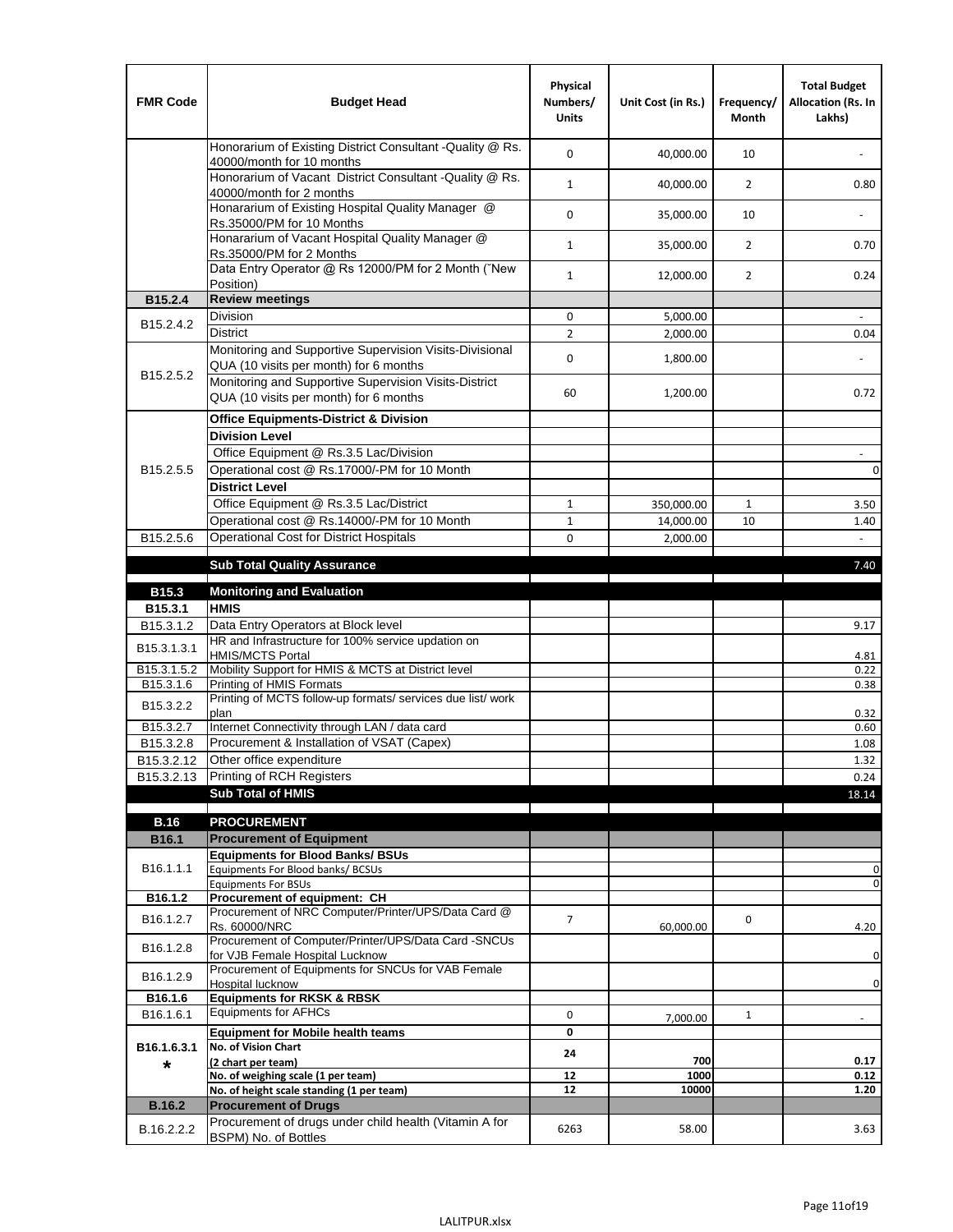| <b>FMR Code</b>               | <b>Budget Head</b>                                                            | Physical<br>Numbers/<br><b>Units</b> | Unit Cost (in Rs.) | Frequency/<br>Month | <b>Total Budget</b><br><b>Allocation (Rs. In</b><br>Lakhs) |
|-------------------------------|-------------------------------------------------------------------------------|--------------------------------------|--------------------|---------------------|------------------------------------------------------------|
| B.16.2.4                      | <b>Supplies for IMEP</b>                                                      |                                      |                    |                     |                                                            |
| B.16.2.4.1                    | Biomedical waste management - District level                                  |                                      |                    |                     | 6.72                                                       |
| B.16.2.4.2                    | Biomedical waste management - CHC/PHC level                                   | 5                                    | 13,109.00          | 12                  | 7.87                                                       |
| B.16.2.4.3                    | Cleaning/washing, house-keeping and laundry<br>management - District level    |                                      |                    |                     | 45.12                                                      |
| B.16.2.4.4                    | Cleaning/washing, house-keeping and laundry<br>management - CHC/PHC level     |                                      |                    |                     | 9.87                                                       |
| B.16.2.4.7                    | Cleanliness of Sub Centers for 6 months                                       | 191                                  | 500.00             | 6                   | 5.73                                                       |
| B.16.2.5.2                    | Replenishment of ASHA Drug Kit<br>@300/ Working ASHA                          |                                      |                    |                     | 2.66                                                       |
| B.16.2.6                      | <b>National Iron Plus Initiative (Drugs&amp;Supplies)</b>                     |                                      |                    |                     |                                                            |
| B.16.2.6.1                    | Children (6m - 60months)                                                      |                                      |                    |                     |                                                            |
| B.16.2.6.1.a                  | IFA Syrup (@Rs7.99paisa/50mlBottel)                                           | 148311                               | 7.99               |                     | 11.85                                                      |
| B.16.2.6.2                    | Children 5 - 10 years                                                         |                                      |                    |                     |                                                            |
| B.16.2.6.2.a                  | IFA tablet small Pink (45mg) @ Rs. 0.182 per tablet, 32 tablet per<br>child)  | 82465                                | 5.82               |                     | 4.80                                                       |
| B.16.2.6.2.b                  | <b>Albendazole Tablets</b>                                                    | 97812                                | 0.78               | 2                   | 1.53                                                       |
| B.16.2.6.3                    | <b>WIFS (10-19 years)</b>                                                     |                                      |                    |                     |                                                            |
| B.16.2.6.3.a                  | IFA Tablet large blue 100 mg tablet @ Rs. 1.41 per 10 tablet for 12<br>months | 104130                               | 7.33               |                     | 7.63                                                       |
|                               | <b>Albendazole Tablets</b>                                                    |                                      |                    |                     |                                                            |
| B.16.2.6.3.b                  | For Adolescent Girls and boys (School going)                                  | 74670                                | 0.78               | $\overline{2}$      | 1.16                                                       |
|                               | For Adolescent Girls (out of School)                                          | 29460                                | 0.78               | $\overline{2}$      | 0.46                                                       |
| B.16.2.7                      | Drugs & supplies for RBSK<br>Medicine for Mobile health team                  |                                      |                    |                     |                                                            |
| B.16.2.7.1<br><b>B.16.2.8</b> | Drugs & supplies for AYUSH                                                    | 12<br>10                             | 5,000.00           |                     | 0.60                                                       |
|                               | Blood Bags for 93 functional Blood Bank                                       |                                      | 100,000.00         |                     | 10.00                                                      |
| B.16.2.10                     |                                                                               |                                      |                    |                     | 0.52                                                       |
|                               | For Diagnostics Kits for 93 functional blood bank                             |                                      |                    |                     | 1.42                                                       |
|                               | <b>Sub Total of Procurement</b>                                               |                                      |                    |                     | 127.26                                                     |
| <b>B.18</b>                   | <b>New Initiatives/ Strategic Interventions</b>                               |                                      |                    |                     |                                                            |
| <b>B.18.2</b>                 | <b>Ca Cx Screening</b>                                                        |                                      |                    |                     |                                                            |
|                               | 7+ Strategy                                                                   |                                      |                    |                     | 8.8                                                        |
|                               | <b>Family Planning</b>                                                        |                                      |                    |                     |                                                            |
| B18.4                         | No of District Level Govt. COT @ Rs.30000/month for 12<br>month               | 0                                    | 30,000.00          | 12                  |                                                            |
|                               | Extra Incentive for Interval Sterilization @ Rs.260/case                      |                                      |                    |                     |                                                            |
|                               |                                                                               | 0                                    | 260.00             |                     |                                                            |
|                               | Extra Incentive for NSV @ Rs.310/- case                                       | 0                                    | 310.00             |                     |                                                            |
|                               | <b>Sub Total of New Innitiatives</b>                                          |                                      |                    |                     | 8.80                                                       |
|                               |                                                                               |                                      |                    |                     |                                                            |
| <b>B22</b>                    | <b>Support Services</b><br><b>Support Strengthening NVBDCP</b>                |                                      |                    |                     |                                                            |
|                               | Honorarium of Staff-At BRD Medical College                                    |                                      |                    |                     |                                                            |
| B22.3                         | Honorarium of Staff for 100 Bedded JE/AES Ward -At                            |                                      |                    |                     | 0                                                          |
|                               | <b>BRD Medical College</b><br>Increament of Existing HR Catculated @ 5%       |                                      |                    |                     | 0                                                          |
|                               | <b>Sub of Support Serveces</b>                                                |                                      |                    |                     | 0                                                          |
|                               |                                                                               |                                      |                    |                     |                                                            |
| <b>B.23</b>                   | Other Expenditures (Power Backup, Convergence etc)                            |                                      |                    |                     |                                                            |
|                               | POL for Generators - District level Hospitals                                 |                                      |                    |                     |                                                            |
| B.23.1                        | POL for Generators - CHCs/PHCs                                                | $\overline{2}$                       | 35,000.00          | 12                  | 8.40                                                       |
| B.23.2                        | <b>Sub Total of Power Backup</b>                                              | 6                                    | 17,500.00          | 12                  | 12.60                                                      |
|                               |                                                                               |                                      |                    |                     | 21.00                                                      |
|                               | <b>Collaboration with Medical Colleges and Knowledge</b>                      |                                      |                    |                     |                                                            |
| <b>B.24</b>                   | partners                                                                      |                                      |                    |                     |                                                            |
|                               |                                                                               |                                      |                    |                     |                                                            |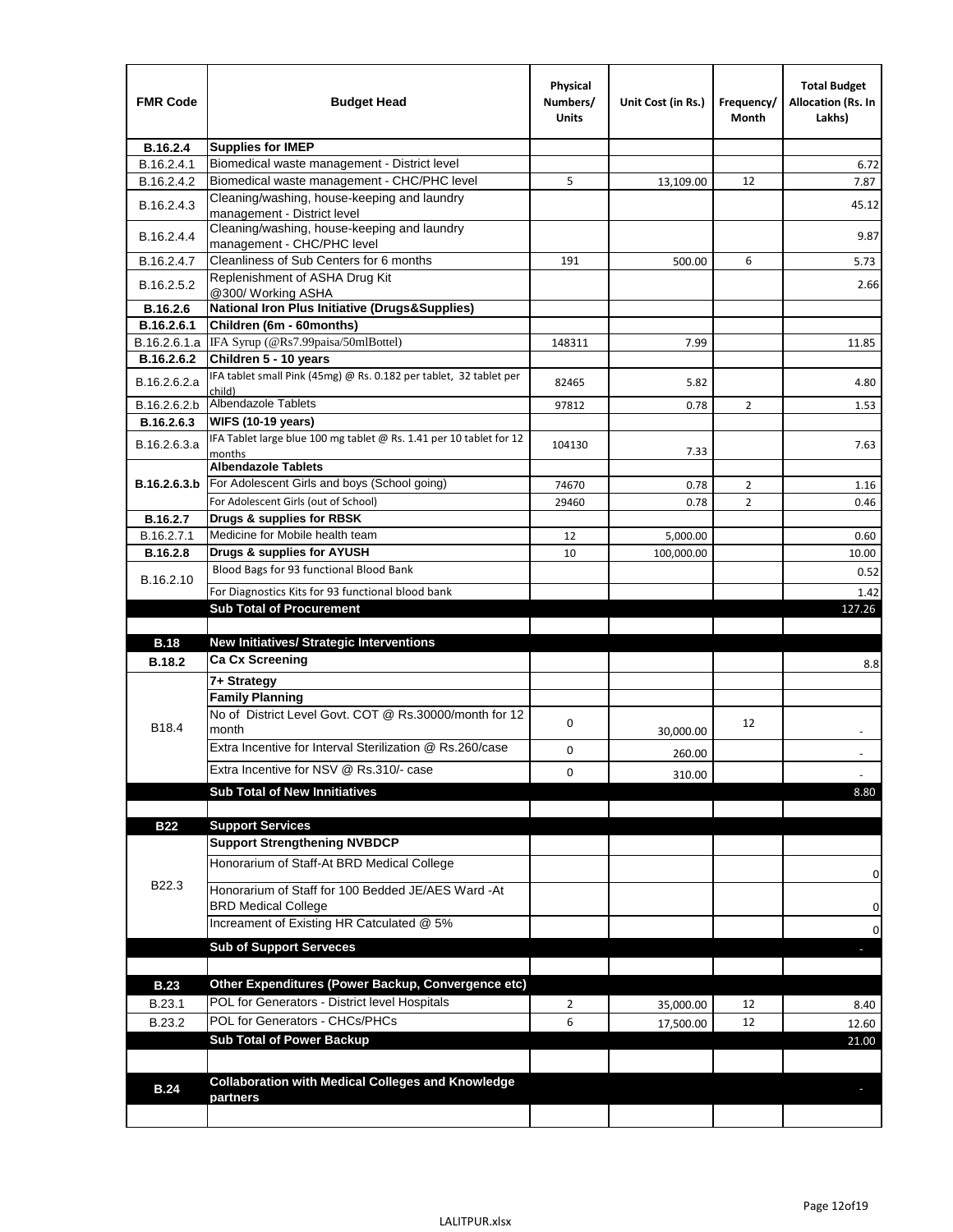| <b>FMR Code</b>   | <b>Budget Head</b>                                                                                                  | Physical<br>Numbers/<br><b>Units</b> | Unit Cost (in Rs.) | Frequency/<br>Month | <b>Total Budget</b><br>Allocation (Rs. In<br>Lakhs) |
|-------------------|---------------------------------------------------------------------------------------------------------------------|--------------------------------------|--------------------|---------------------|-----------------------------------------------------|
| <b>B.25</b>       | National Programme for Prevention and control of                                                                    |                                      |                    |                     |                                                     |
| B.25.1            | deafness<br>Recurring Grant-in-aid                                                                                  |                                      |                    |                     |                                                     |
| B.25.1.3          | <b>Manpower at District level</b>                                                                                   |                                      |                    |                     |                                                     |
| B.25.1.3.a        | ENT Surgeon @Rs.80,000/-pm                                                                                          | 0                                    |                    |                     |                                                     |
| B.25.1.3.b        | Audiologist@Rs.30,000/-pm                                                                                           | 2.1                                  |                    |                     | 2.10                                                |
| B.25.1.3.c        | Audiometric Assistant@Rs.15,000/-pm                                                                                 | 1.05                                 |                    |                     | 1.05                                                |
| B.25.1.3.d        | Instructor for Hearing Impaired Children @Rs.15,000/-pm                                                             | 1.05                                 |                    |                     | 1.05                                                |
| B.25.2            | Non recurring Grant-in-aid                                                                                          |                                      |                    |                     |                                                     |
| B.25.2.1          | Training@Rs.10 lakh/ Distt. for 7 level training                                                                    | 4.75                                 |                    |                     | 4.75                                                |
| B.25.2.1.b        | District Hospital @Rs.20 lakh/Distt.                                                                                | 20                                   |                    |                     | 20.00                                               |
| B.25.2.1.c        | CHC/Sub-Divisional Hospital @Rs.50,000/- Kit                                                                        | 0.74                                 |                    |                     | 0.74                                                |
| B.25.2.1.d        | PHC@RS.15,000/- kit                                                                                                 | 4.26                                 |                    |                     | 4.26                                                |
|                   |                                                                                                                     |                                      |                    |                     |                                                     |
|                   | National Programme for Prevention and control of                                                                    |                                      |                    |                     | 33.95                                               |
|                   | deafness                                                                                                            |                                      |                    |                     |                                                     |
|                   | National Programme for Prevention and Control of                                                                    |                                      |                    |                     |                                                     |
| <b>B.29</b>       | <b>Flurosis</b>                                                                                                     |                                      |                    |                     |                                                     |
| B.29.2.1          | Honorarium of Consultant                                                                                            | 0                                    | 40,000.00          | 6                   |                                                     |
|                   | Honorarium of Lab Technician                                                                                        | 0                                    | 11,000.00          | 6                   | $\ddot{\phantom{1}}$                                |
| B.29.2.2          | <b>Health Education and Publicity</b>                                                                               |                                      |                    |                     |                                                     |
|                   |                                                                                                                     |                                      |                    |                     |                                                     |
| B.29.2.4          | Medical Management including treatment Surgery and                                                                  |                                      |                    |                     |                                                     |
|                   | rehab-supplumetation of vitamins & minrals                                                                          |                                      |                    |                     |                                                     |
|                   |                                                                                                                     |                                      |                    |                     |                                                     |
|                   | <b>Sub Total of Flurisis</b>                                                                                        |                                      |                    |                     | ь                                                   |
|                   |                                                                                                                     |                                      |                    |                     |                                                     |
|                   | <b>Total of Mission Flexipool</b>                                                                                   |                                      |                    |                     | 603.67                                              |
|                   |                                                                                                                     |                                      |                    |                     |                                                     |
| C                 | <b>IMMUNISATION</b>                                                                                                 |                                      |                    |                     |                                                     |
| C.1               | RI strengthening project (Review meeting, Mobility<br>support, Outreach services etc)                               |                                      |                    |                     |                                                     |
| C.1.a             | Mobility Support for supervision for distict level officers.                                                        | $\mathbf{1}$                         | 250,000.00         |                     | 2.50                                                |
|                   |                                                                                                                     |                                      |                    |                     |                                                     |
| C.1.c             | Printing and dissemination of Immunization cards, tally<br>sheets, monitoring forms etc.                            | 41848                                | 10.00              |                     | 4.18                                                |
|                   | Quarterly review meetings exclusive for RI at district level                                                        |                                      |                    |                     |                                                     |
| C.1.e             | with Block MOs, CDPO, and other stake holders                                                                       | 24                                   | 500.00             |                     | 0.12                                                |
| C.1.f             | Quarterly review meetings exclusive for RI at block                                                                 | 3940                                 | 75.00              |                     | 2.96                                                |
|                   | Focus on slum & underserved areas in urban                                                                          |                                      |                    |                     |                                                     |
| C.1.g             | areas/alternative vaccinator for slums (only where regular<br>ANM under NUHM not engaged) Rs. 450/- per session for | 0                                    | 2,100.00           |                     |                                                     |
|                   | 4 session and Rs. 300/- contingency.                                                                                |                                      |                    |                     |                                                     |
| C.1.h             | Mobilization of children through ASHA or other mobilizers                                                           | 19008                                | 150.00             |                     | 28.51                                               |
|                   |                                                                                                                     |                                      |                    |                     |                                                     |
| C.1.i             | Alternative vaccine delivery in hard to reach areas                                                                 | 1188                                 | 150.00             |                     | 1.78                                                |
| $C.1$ .j<br>C.1.k | Alternative Vaccine Deliery in other areas<br>To develop microplan at sub-centre level                              | 17820<br>210                         | 75.00<br>100.00    |                     | 13.37<br>0.21                                       |
|                   | For consolidation of micro plans at block level/PHC @ Rs.                                                           |                                      |                    |                     |                                                     |
| C.1.1             | 1000/- and District level @ Rs.2000/-                                                                               |                                      |                    |                     | 0.08                                                |
| C.1.m             | POL for vaccine delivery from State to district and from                                                            | $\mathbf{1}$                         |                    |                     | 1.50                                                |
|                   | district to PHC/CHCs<br>Consumables for computer including provision for internet                                   |                                      | 150,000.00         |                     |                                                     |
| C.1.n             | access                                                                                                              | $\mathbf{1}$                         | 400.00             | 12                  | 0.05                                                |
| C.1.o             | Red/Black plastic bags etc.                                                                                         | 19008                                | 6.00               |                     | 1.14                                                |
| C.1.p             | Hub Cutter/Bleach/Hypochlorite solution/ Twin bucket @                                                              | 6                                    | 1,200.00           |                     | 0.07                                                |
|                   | Rs. 1200/- for 2 Buckets<br><b>Safety Pits</b>                                                                      |                                      |                    |                     |                                                     |
| C.1.q             | <b>State specific requirement</b>                                                                                   | 6                                    | 5,250.00           |                     | 0.32                                                |
|                   |                                                                                                                     |                                      |                    |                     |                                                     |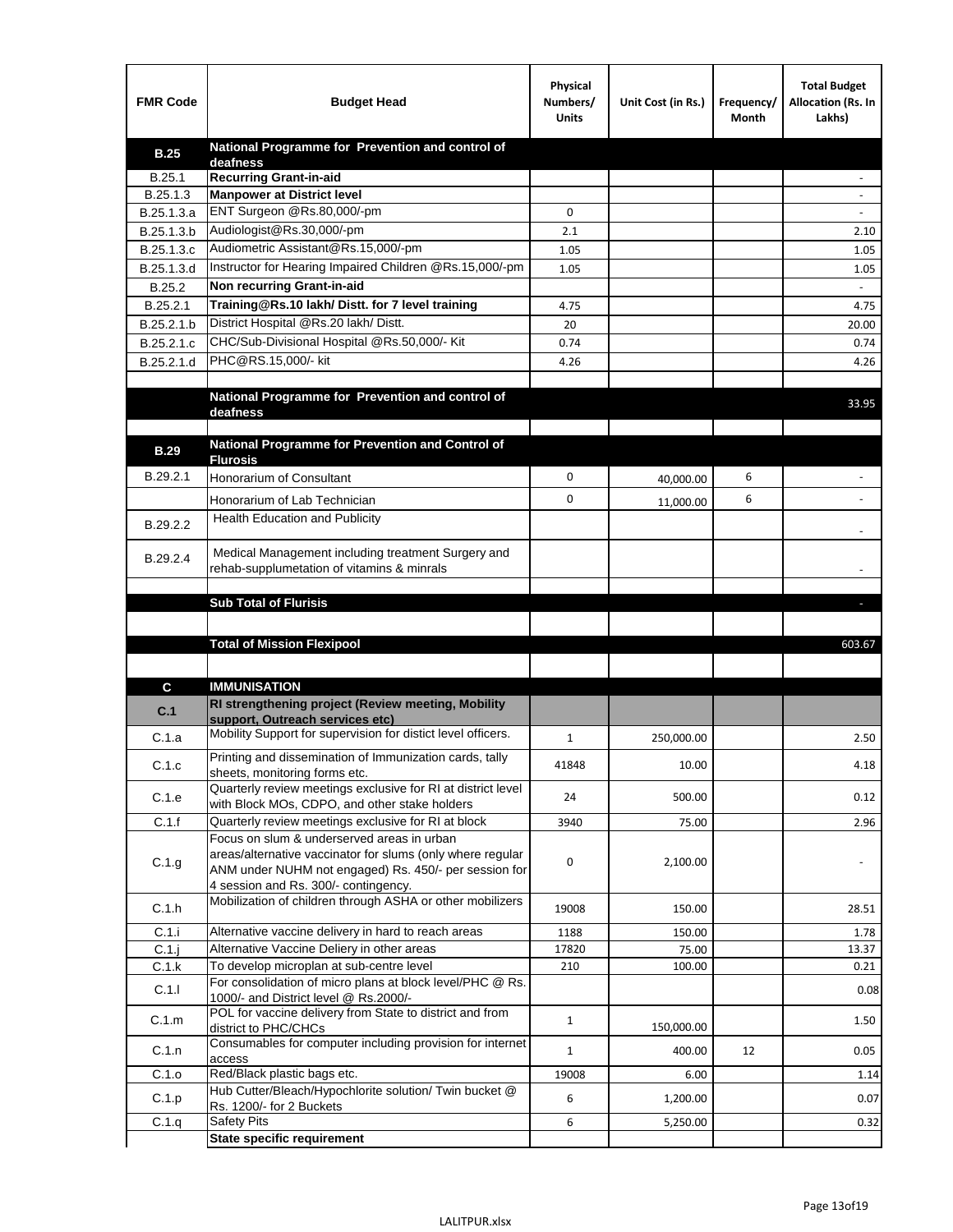| <b>FMR Code</b> | <b>Budget Head</b>                                                                                                                                                              | Physical<br>Numbers/<br><b>Units</b> | Unit Cost (in Rs.) | Frequency/<br>Month | <b>Total Budget</b><br>Allocation (Rs. In<br>Lakhs) |
|-----------------|---------------------------------------------------------------------------------------------------------------------------------------------------------------------------------|--------------------------------------|--------------------|---------------------|-----------------------------------------------------|
|                 | Funds for annual maintenance operation of WIC/WIF at<br>state and division level                                                                                                | 0                                    | 40,000.00          |                     | 0.00                                                |
|                 | Electricity bill for WIC/WIF at state and division level                                                                                                                        | 0                                    | 100,000.00         |                     | 0.00                                                |
| C.1.r           | POL for generators & operational expenses at divisional                                                                                                                         |                                      |                    |                     |                                                     |
|                 | vaccine storage and state vaccine store                                                                                                                                         | 0                                    | 200,000.00         |                     | 0.00                                                |
|                 | POL for generators & operational expenses at district<br>level vaccine storage points and other cold chain points                                                               | $\mathbf{1}$                         | 120,000.00         |                     | 1.20                                                |
|                 | <b>AEFI Kits</b>                                                                                                                                                                |                                      |                    |                     | 0.09                                                |
| C.1.s           | Teeka Express Operational Cost                                                                                                                                                  |                                      |                    |                     |                                                     |
| C.2             | <b>Salary of Contractual Staffs</b>                                                                                                                                             |                                      |                    |                     |                                                     |
| C.2.2           | Honorarium for Computer Assistants support for District<br>level                                                                                                                | $\mathbf{1}$                         | 12,127.00          | 12                  | 1.46                                                |
| C.3             | <b>Training under Immunisation</b>                                                                                                                                              |                                      |                    |                     |                                                     |
|                 | District level Orientation training including Hep B, Measles                                                                                                                    |                                      |                    |                     |                                                     |
| C.3.1           | & JE(wherever required) for 2 days ANM, Multi Purpose<br>Health Worker (Male), LHV, Health Assistant<br>(Male/Female), Nurse MidWives, BEEs & other staff (as<br>per RCH norms) | 8                                    | 46,200.00          |                     | 3.70                                                |
| C.3.2           | Three day training including Hep B, Measles & JE<br>(wherever required) of Medical Officers of RI using<br>revised MO training module)                                          | 0                                    | 65,600.00          |                     | 0.00                                                |
| C.3.4           | Two days cold chain handlers training for block level cold<br>chain hadlers by State and district cold chain officers                                                           | 0.00                                 |                    |                     | 0.19                                                |
| C.3.5           | One day training of block level data handlers by DIOs and<br>District cold chain officer                                                                                        | 10                                   | 500.00             |                     | 0.05                                                |
|                 | <b>Cold chain maintenance</b>                                                                                                                                                   |                                      |                    |                     |                                                     |
|                 | Cold chain maintenance for CHC/PHC @ Rs. 750/- per                                                                                                                              | 8                                    |                    |                     | 0.06                                                |
| C.4             | unit                                                                                                                                                                            |                                      | 750.00             |                     |                                                     |
|                 | Cold chain maintenance for District level @ Rs. 15000/-<br>per district                                                                                                         | $\mathbf{1}$                         | 15,000.00          |                     | 0.15                                                |
| C.5             | <b>ASHA Incentive</b>                                                                                                                                                           | 26227                                | 150                |                     | 39.3405                                             |
|                 | Mobility support for outreach areas for 25 disdtricts                                                                                                                           |                                      |                    |                     |                                                     |
|                 | Mobility support for HRG/ construction sites                                                                                                                                    |                                      |                    |                     |                                                     |
|                 | Sub Total of RI                                                                                                                                                                 |                                      |                    |                     | 103.01752                                           |
|                 | <b>National lodine Deficiency Disorders Control</b>                                                                                                                             |                                      |                    |                     |                                                     |
| D               | Programme (NIDDCP)                                                                                                                                                              |                                      |                    |                     |                                                     |
| D.3             | <b>Health Education and Publicity</b>                                                                                                                                           |                                      |                    |                     | 0.10                                                |
|                 |                                                                                                                                                                                 |                                      |                    |                     |                                                     |
|                 | <b>GRAND TOTAL (A+B+C+D)</b>                                                                                                                                                    |                                      |                    |                     | 2.544.03                                            |
|                 | National Disease Control Programme (NDCP)                                                                                                                                       |                                      |                    |                     |                                                     |
|                 |                                                                                                                                                                                 |                                      |                    |                     |                                                     |
|                 | <b>INTEGRATED DISEASE SURVEILLANCE</b>                                                                                                                                          |                                      |                    |                     |                                                     |
| Е<br>E.1        | <b>PROGRAMME (IDSP)</b><br><b>REMUNERATION FOR CONTRACTUAL HUMAN</b>                                                                                                            |                                      |                    |                     |                                                     |
| E.1.9           | <b>RESOURCE</b><br>District Epidemiologists                                                                                                                                     |                                      |                    |                     | 1.65                                                |
| E.1.10          | District Microbiologist at District labs                                                                                                                                        |                                      |                    |                     |                                                     |
| E.1.11          | District Data Manager                                                                                                                                                           |                                      |                    |                     | 2.56                                                |
| E.1.12          | Data Entry Operator*                                                                                                                                                            |                                      |                    |                     | 1.51                                                |
| E.1.13          | Others if any (pl specify)                                                                                                                                                      |                                      |                    |                     | $\omega$                                            |
| E.2             | <b>TRAINING</b>                                                                                                                                                                 |                                      |                    |                     |                                                     |
|                 | Training at State/District Level (1 batch = 20                                                                                                                                  |                                      |                    |                     |                                                     |
| E.2.3           | participants)<br>Hospital Pharmacists/Nurses Training (1 day)                                                                                                                   |                                      |                    |                     |                                                     |
| E.3             | <b>LABORATORY SUPPORT</b>                                                                                                                                                       |                                      |                    |                     |                                                     |
|                 | <b>District Public Health Laboratory Strengthening</b>                                                                                                                          |                                      |                    |                     |                                                     |
|                 |                                                                                                                                                                                 |                                      |                    |                     |                                                     |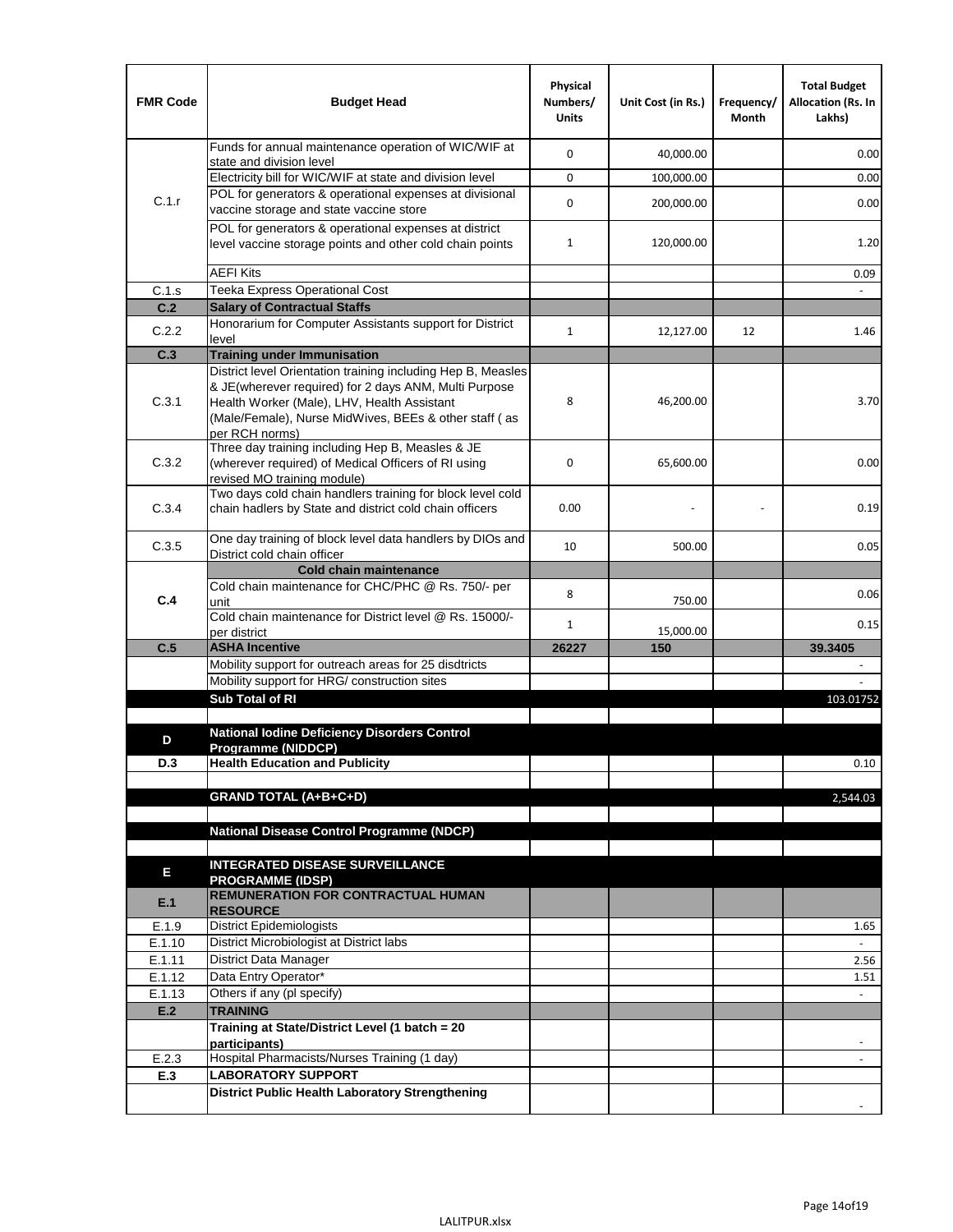| <b>FMR Code</b>    | <b>Budget Head</b>                                                                                                                                                                                                                                | Physical<br>Numbers/<br><b>Units</b> | Unit Cost (in Rs.) | Frequency/<br><b>Month</b> | <b>Total Budget</b><br>Allocation (Rs. In<br>Lakhs) |
|--------------------|---------------------------------------------------------------------------------------------------------------------------------------------------------------------------------------------------------------------------------------------------|--------------------------------------|--------------------|----------------------------|-----------------------------------------------------|
| E.3.5              | Expenses on account of consumables, operating<br>expenses, office expenses, transport of samples,<br>miscellaneous etc.                                                                                                                           |                                      |                    |                            |                                                     |
| E.4                | <b>OPERATIONAL COSTS</b>                                                                                                                                                                                                                          |                                      |                    |                            |                                                     |
| E.4.1              | MOBILITY: Travel Cost, POL, mobility cost at SSU & DSU<br>on need basis                                                                                                                                                                           |                                      |                    |                            | 0.50                                                |
| E.4.2              | Office expenses on telephone, fax, Broadband Expenses,<br>Weekly Alert Bulletin/Annual Disease Surveillance report,<br>minor repairs and AMC of IT/office equipment supplied<br>under IDSP, Meetings and other miscellenious<br>expenditures etc. |                                      |                    |                            | 1.10                                                |
|                    | Sub Total of IDSP                                                                                                                                                                                                                                 |                                      |                    |                            | 7.32                                                |
|                    |                                                                                                                                                                                                                                                   |                                      |                    |                            |                                                     |
| F                  | <b>NVBDCP</b>                                                                                                                                                                                                                                     |                                      |                    |                            |                                                     |
| F.1.1              | Malaria                                                                                                                                                                                                                                           |                                      |                    |                            |                                                     |
| F.1.1.a            | <b>Contractual Payments</b>                                                                                                                                                                                                                       |                                      |                    |                            |                                                     |
| F.1.1.a.i          | <b>MPW</b> contractual                                                                                                                                                                                                                            |                                      |                    |                            |                                                     |
| F.1.1.a.iv         | District VBD Consultant 18 nos. (Non-Project States) @ Rs<br>22895 pm.for 6 months (Rs 1.37 lakhs per consulatant per<br>year)                                                                                                                    |                                      |                    |                            | $\blacksquare$                                      |
| F.1.1.a.vii        | VBD Consultant 1 no. (preferably entomologist) @ Rs 22500<br>p.m. for 6 months                                                                                                                                                                    |                                      |                    |                            |                                                     |
| F.1.1.b            | <b>ASHA Incentive</b>                                                                                                                                                                                                                             |                                      |                    |                            | 0.20                                                |
| F.1.1.c            | <b>Operational Cost</b>                                                                                                                                                                                                                           |                                      |                    |                            | $\overline{\phantom{a}}$                            |
| F.1.1.c.ii         | Operational cost for IRS                                                                                                                                                                                                                          |                                      |                    |                            | 0.30                                                |
| F.1.1.e            | IEC/BCC                                                                                                                                                                                                                                           |                                      |                    |                            | 2.32                                                |
| F.1.1.f            | PPP / NGO and Intersectoral Convergence                                                                                                                                                                                                           |                                      |                    |                            | $\mathbf{r}$                                        |
| F.1.1.g<br>F.1.1.h | <b>Training / Capacity Building</b><br><b>Zonal Entomological units</b>                                                                                                                                                                           |                                      |                    |                            | 1.38                                                |
|                    |                                                                                                                                                                                                                                                   |                                      |                    |                            |                                                     |
|                    | <b>Sub total of Malaria</b>                                                                                                                                                                                                                       |                                      |                    |                            | 4.19                                                |
|                    |                                                                                                                                                                                                                                                   |                                      |                    |                            |                                                     |
| F.1.2              | Dengue & Chikungunya                                                                                                                                                                                                                              |                                      |                    |                            |                                                     |
| F.1.2.a            | Strengthening surveillance (As per GOI approval)                                                                                                                                                                                                  |                                      |                    |                            |                                                     |
| F.1.2.a(i)         | Apex Referral Labs recurrent                                                                                                                                                                                                                      |                                      |                    |                            | $\overline{\phantom{a}}$                            |
| F.1.2.a(ii)        | Sentinel surveillance Hospital recurrent<br>Vector Control, environmental management & fogging                                                                                                                                                    |                                      |                    |                            |                                                     |
| F.1.2.f            | machine                                                                                                                                                                                                                                           |                                      |                    |                            | 1.00                                                |
|                    | Dengue & Chikungunya                                                                                                                                                                                                                              |                                      |                    |                            | 1.00                                                |
|                    |                                                                                                                                                                                                                                                   |                                      |                    |                            |                                                     |
| F.1.4              | <b>Lymphatic Filariasis</b>                                                                                                                                                                                                                       |                                      |                    |                            |                                                     |
|                    | State Task Force, State Technical Advisory Committee meeting,                                                                                                                                                                                     |                                      |                    |                            |                                                     |
|                    | printing of forms/registers, mobility support, district                                                                                                                                                                                           |                                      |                    |                            |                                                     |
| F.1.4.a            | coordination meeting, sensitization of media etc., morbidity                                                                                                                                                                                      |                                      |                    |                            |                                                     |
|                    | management, monitoring & supervision and mobility support                                                                                                                                                                                         |                                      |                    |                            |                                                     |
|                    | for Rapid Response Team and contingency support<br>(16)<br>districts only)                                                                                                                                                                        |                                      |                    |                            |                                                     |
| F.1.4.b            | Microfilaria Survey (16 districts only)                                                                                                                                                                                                           |                                      |                    |                            |                                                     |
|                    | Monitoring & Evaluation (Post MDA assessment by medical                                                                                                                                                                                           |                                      |                    |                            |                                                     |
| F.1.4.c            | colleges (Govt. & private)/ICMR institutions ) (16 districts only)                                                                                                                                                                                |                                      |                    |                            |                                                     |
|                    | Training/sensitization of district level officers on ELF and drug                                                                                                                                                                                 |                                      |                    |                            |                                                     |
| F.1.4.d            | distributors including peripheral health workers(16 districts                                                                                                                                                                                     |                                      |                    |                            |                                                     |
|                    | only)                                                                                                                                                                                                                                             |                                      |                    |                            |                                                     |
|                    | Specific IEC/BCC at state, district, PHC, Sub-centre and village                                                                                                                                                                                  |                                      |                    |                            |                                                     |
| F.1.4.e            | level including VHSC/GKs for community mobilization efforts to                                                                                                                                                                                    |                                      |                    |                            |                                                     |
|                    | realize the desired drug compliance of 85% during MDA (16                                                                                                                                                                                         |                                      |                    |                            |                                                     |
|                    | districts only)<br>Honorarium for Drug Distribution including ASHAs and                                                                                                                                                                           |                                      |                    |                            |                                                     |
| F.1.4.f            | supervisors involved in MDA<br>(16 districts only)                                                                                                                                                                                                |                                      |                    |                            |                                                     |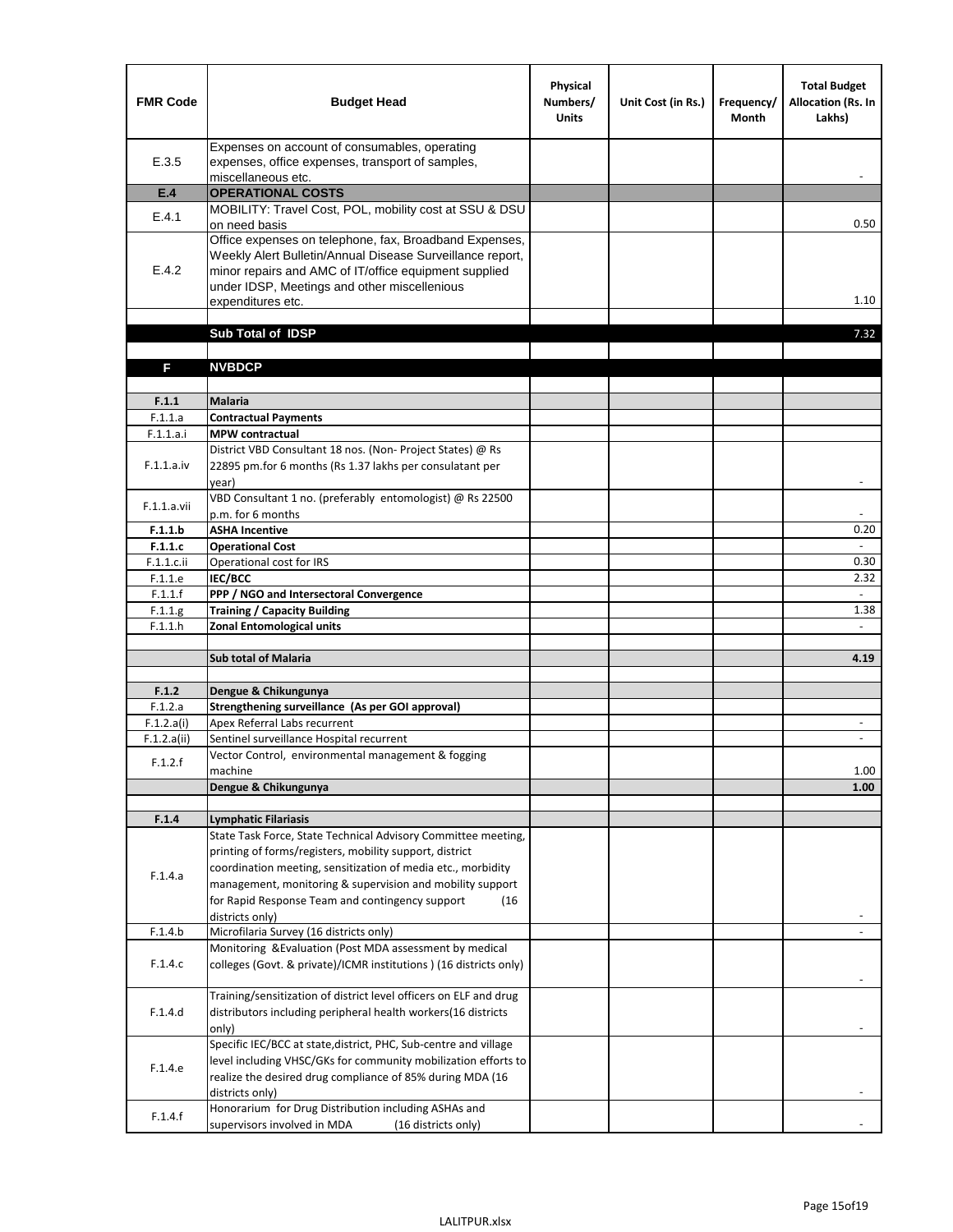| <b>FMR Code</b> | <b>Budget Head</b>                                                                        | Physical<br>Numbers/<br><b>Units</b> | Unit Cost (in Rs.)                                                                                                        | Frequency/<br>Month | <b>Total Budget</b><br>Allocation (Rs. In<br>Lakhs) |
|-----------------|-------------------------------------------------------------------------------------------|--------------------------------------|---------------------------------------------------------------------------------------------------------------------------|---------------------|-----------------------------------------------------|
| F.1.4.g.        | Verification and validation for stoppage of MDA in LF endemic<br>districts (17 Districts) |                                      |                                                                                                                           |                     |                                                     |
| F.1.4.g.i       | a) Additional MF Survey                                                                   |                                      |                                                                                                                           |                     | 0.74                                                |
| $F.1.4.g.$ ii   | b) ICT Survey                                                                             |                                      |                                                                                                                           |                     | 4.80                                                |
| $F.1.4.g.$ iii  | c) ICT Cost                                                                               |                                      |                                                                                                                           |                     |                                                     |
| F.1.4.h         | Verification of LF endemicity in non-endemic districts (24<br>Districts)                  |                                      |                                                                                                                           |                     |                                                     |
| F.1.4.h.i       | a) Lymphoedema & Hydrocele Survey                                                         |                                      |                                                                                                                           |                     |                                                     |
|                 | <b>Lymphatic Filariasis</b>                                                               |                                      |                                                                                                                           |                     | 5.54                                                |
|                 |                                                                                           |                                      |                                                                                                                           |                     |                                                     |
| F.1.5           | Kala-azar                                                                                 |                                      |                                                                                                                           |                     |                                                     |
| F.1.5           | Case search/ Camp Approach                                                                |                                      |                                                                                                                           |                     | $\overline{\phantom{a}}$                            |
| F.1.5.a         | Spray Pumps & accessories                                                                 |                                      |                                                                                                                           |                     | $\overline{\phantom{a}}$                            |
| F.1.5.b         | Operational cost for spray including spray wages                                          |                                      |                                                                                                                           |                     |                                                     |
| F.1.5.c         | Mobility/POL/supervision                                                                  |                                      |                                                                                                                           |                     | $\overline{\phantom{a}}$                            |
| F.1.5.d         | Monitoring & Evaluation                                                                   |                                      |                                                                                                                           |                     | $\blacksquare$                                      |
| F.1.5.e         | Training for spraying                                                                     |                                      |                                                                                                                           |                     | $\sim$                                              |
| F.1.5.f         | IEC/BCC/Advocacy                                                                          |                                      |                                                                                                                           |                     |                                                     |
| F.1.5.g         | Incentive to ASHA                                                                         |                                      |                                                                                                                           |                     | $\overline{\phantom{a}}$                            |
| F.1.5.h         | Loss of Wages                                                                             |                                      |                                                                                                                           |                     | $\overline{\phantom{a}}$                            |
| F.1.5.i         | Free Diet                                                                                 |                                      |                                                                                                                           |                     |                                                     |
|                 | Kala-azar                                                                                 |                                      |                                                                                                                           |                     |                                                     |
|                 |                                                                                           |                                      |                                                                                                                           |                     |                                                     |
| F.6             | Cash grant for decentralized commodities                                                  |                                      |                                                                                                                           |                     | 7.00                                                |
|                 | Sub Total of NVB DCP                                                                      |                                      |                                                                                                                           |                     |                                                     |
|                 |                                                                                           |                                      | <u> Tanzania di San Amerika di San Amerika di San Amerika di San Amerika di San Amerika di San Amerika di San Amerika</u> |                     | 17.73                                               |
| G               | <b>NLEP</b>                                                                               |                                      |                                                                                                                           |                     |                                                     |
| G 1.            | Improved early case detection                                                             |                                      |                                                                                                                           |                     |                                                     |
| G 1.1           | Incentive to ASHA                                                                         |                                      |                                                                                                                           |                     |                                                     |
|                 | Incentive for Case detection by ASHA/AWW/Volunteers                                       | 118                                  |                                                                                                                           |                     |                                                     |
|                 | etc.diagnosis @ Rs. 250 per case                                                          |                                      | 250.00                                                                                                                    |                     | 0.30                                                |
|                 | Incentive for timely cure of MB cases @ Rs. 600 per case                                  | 10                                   | 600.00                                                                                                                    |                     | 0.06                                                |
|                 | Incentive for timely cure of PB cases @ Rs. 400 per case                                  | 14                                   | 400.00                                                                                                                    |                     | 0.06                                                |
| G1.1 a          | Sensitization of ASHA                                                                     | 100                                  | 100.00                                                                                                                    |                     | 0.10                                                |
| G <sub>2</sub>  | Improved case management                                                                  |                                      |                                                                                                                           |                     |                                                     |
|                 | DPMR Services, (MCR footwear, Aids and appliances,                                        |                                      |                                                                                                                           |                     |                                                     |
|                 | Welfare allowance to BPL patients for RCS, Support                                        |                                      |                                                                                                                           |                     |                                                     |
|                 | to govt. institutions for RCS)                                                            |                                      |                                                                                                                           |                     |                                                     |
|                 | Cost of MCR / Protective footwear@ Rs.300/-                                               | 50                                   | 300.00                                                                                                                    |                     | 0.15                                                |
| G 2.1           | Amount for Aids/ appliances/ self care kits/ patient welfare                              |                                      |                                                                                                                           |                     | 0.17                                                |
|                 | items etc.                                                                                |                                      |                                                                                                                           |                     |                                                     |
|                 | Patients for RCS to be paid welfare allowance @ Rs. 8000/-                                | 0                                    | 8,000.00                                                                                                                  |                     |                                                     |
|                 |                                                                                           |                                      |                                                                                                                           |                     |                                                     |
|                 | No. of RCS to be paid for as Support to govt. institutions for                            |                                      |                                                                                                                           |                     |                                                     |
|                 | RCS @5000/-                                                                               | 0                                    | 5,000.00                                                                                                                  |                     |                                                     |
|                 | Urban L:eprosy Control, (Mega city - 0, Medium city (1) -                                 |                                      |                                                                                                                           |                     |                                                     |
| G 2.2           | 3 , Med. City (2)-1 Township -19)                                                         |                                      |                                                                                                                           |                     | 1.14                                                |
|                 |                                                                                           |                                      |                                                                                                                           |                     |                                                     |
| G 2.3           | Material & Supplies                                                                       |                                      |                                                                                                                           |                     | $\blacksquare$                                      |
| G 2.3.i         | Supportive drugs                                                                          |                                      |                                                                                                                           |                     | 0.75                                                |
|                 | Lab. reagents & equipments                                                                |                                      |                                                                                                                           |                     | 0.05                                                |
|                 | Printing works                                                                            |                                      |                                                                                                                           |                     | 0.20                                                |
| G <sub>3</sub>  | <b>Stigma Reduced</b>                                                                     |                                      |                                                                                                                           |                     |                                                     |
| G 3.1           | Mass media, Outdoor media, Rural media, Advocacy                                          |                                      |                                                                                                                           |                     | 0.98                                                |
|                 | media                                                                                     |                                      |                                                                                                                           |                     |                                                     |
| G 5.            | Monitoring, Supervision and Evaluation System                                             |                                      |                                                                                                                           |                     |                                                     |
|                 | improved                                                                                  |                                      |                                                                                                                           |                     |                                                     |
| G 5.1           | <b>Travel Cost and Review Meeting</b>                                                     |                                      |                                                                                                                           |                     |                                                     |
| G 5.1.ii        | travel expenses - Contractual Staff at District level                                     |                                      |                                                                                                                           |                     |                                                     |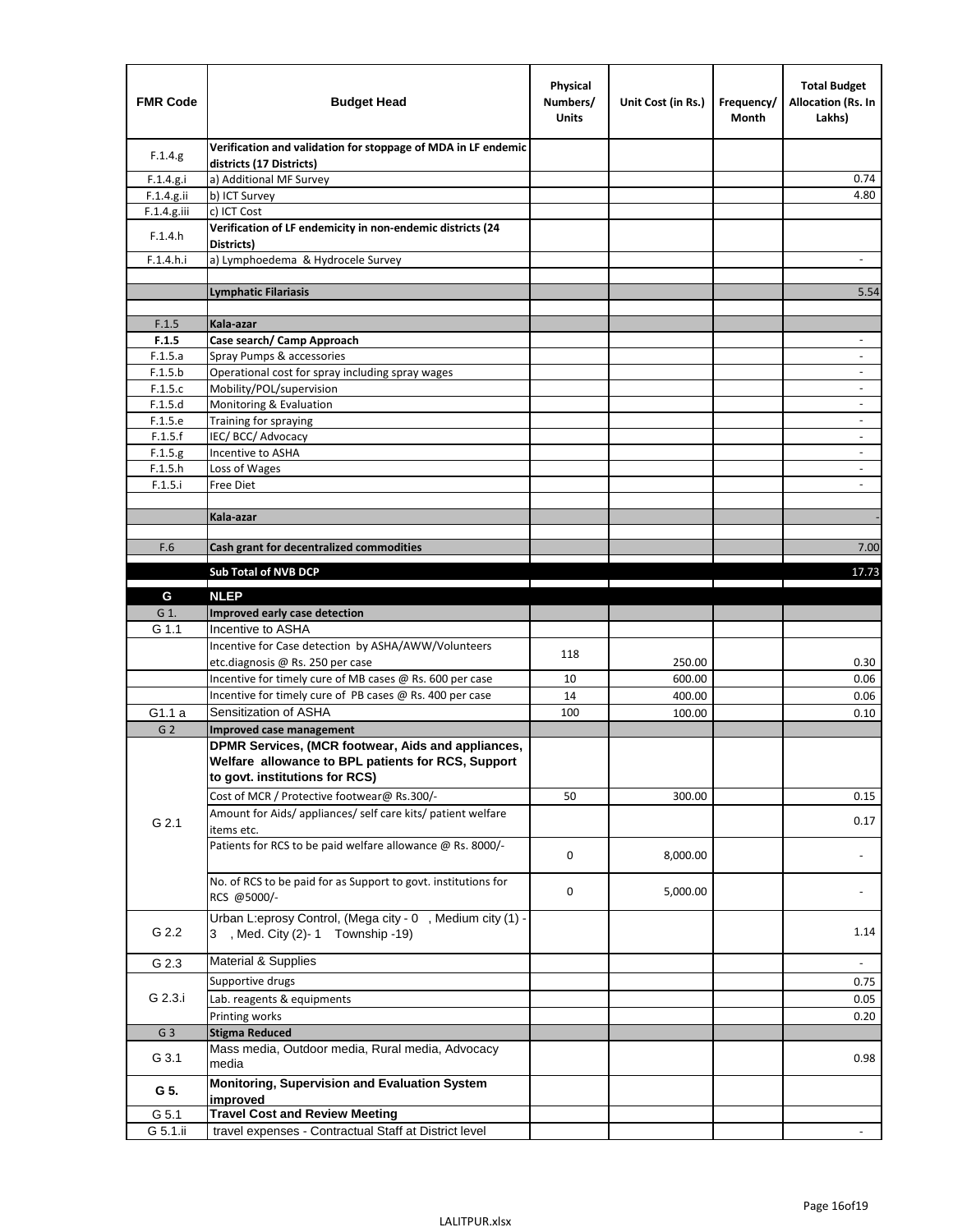| <b>FMR Code</b> | <b>Budget Head</b>                                                                                              | Physical<br>Numbers/<br><b>Units</b> | Unit Cost (in Rs.) | Frequency/<br>Month | <b>Total Budget</b><br>Allocation (Rs. In<br>Lakhs) |
|-----------------|-----------------------------------------------------------------------------------------------------------------|--------------------------------------|--------------------|---------------------|-----------------------------------------------------|
| G 5.2           | <b>Office Operation &amp; Maintenance</b>                                                                       |                                      |                    |                     |                                                     |
| G 5.2.i         | Office operation - State Cell                                                                                   |                                      |                    |                     |                                                     |
| G 5.2.ii        | Office operation - District Cell                                                                                |                                      |                    |                     | 0.35                                                |
| G 5.2 .iii      | Office equipment maint. State                                                                                   |                                      |                    |                     |                                                     |
| G 5.4           | <b>Vehicle Hiring and POL</b>                                                                                   |                                      |                    |                     |                                                     |
| G 5.4.ii        | <b>District Cell</b>                                                                                            |                                      |                    |                     | 0.30                                                |
| G 6.2           | <b>Contractual Staff at Disrrict &amp; block level</b>                                                          |                                      |                    |                     |                                                     |
|                 | <b>District Leprosy Consultant</b>                                                                              | 0                                    | 33,000.00          | 12                  |                                                     |
| G 6.2.ii        | Physio Therapist                                                                                                | 0                                    | 27,500.00          | 12                  |                                                     |
|                 | Contractual Staff Para Medical Worker, (PMW @ 17600pm)                                                          | 0                                    | 17,600.00          | 12                  | $\overline{\phantom{a}}$                            |
| G 7.            | <b>Others</b>                                                                                                   |                                      |                    |                     |                                                     |
| G 7.1           | Travel expenses for regular staff for specific programme /<br>training need, awards etc                         |                                      |                    |                     | 0.16                                                |
|                 | HR increment calculated $@$ 5% for above approvals                                                              |                                      |                    |                     |                                                     |
|                 | Sub Total NLEP                                                                                                  |                                      |                    |                     | 4.76                                                |
|                 |                                                                                                                 |                                      |                    |                     |                                                     |
| Н               | <b>RNTCP</b>                                                                                                    |                                      |                    |                     |                                                     |
| H.1             | Civil Works                                                                                                     |                                      |                    |                     | 1.85                                                |
| H.2             | Laboratory Materials                                                                                            |                                      |                    |                     | 4.05                                                |
| H.3             | Honorarium/Counselling Charges                                                                                  |                                      |                    |                     | 12.90                                               |
| H.4             | <b>ACSM</b>                                                                                                     |                                      |                    |                     | 2.15                                                |
| H.5             | <b>Equipment Maintenance</b>                                                                                    |                                      |                    |                     | 0.48                                                |
| H.6             | Training                                                                                                        |                                      |                    |                     | 2.33                                                |
| H.7             | Vehicle Operation(POL & Manitainance)                                                                           |                                      |                    |                     | 3.10                                                |
| H.8             | Vehicle hiring                                                                                                  |                                      |                    |                     | 5.94                                                |
| H.9             | Public Private Mix(PP/NGO Support)                                                                              |                                      |                    |                     | 19.68                                               |
| H.10            | <b>Medical Colleges</b>                                                                                         |                                      |                    |                     | $\sim$                                              |
| H.11            | Office Operation (Miscellaneous)                                                                                |                                      |                    |                     | 1.10                                                |
| H.12            | <b>Contractual Services</b>                                                                                     |                                      |                    |                     | 50.55                                               |
| H.13            | Printing                                                                                                        |                                      |                    |                     | 1.03                                                |
| H.15            | Procurement of Drugs                                                                                            |                                      |                    |                     | 0.61                                                |
| H.16            | Procurement of Vehicles                                                                                         |                                      |                    |                     | $\omega$                                            |
| H.17            | Procurement of Equipments                                                                                       |                                      |                    |                     | 0.75                                                |
| H.18            | Patient Support & Transportation Charges                                                                        |                                      |                    |                     | 3.27                                                |
| H.19            | Supervision and Monitoring                                                                                      |                                      |                    |                     | 3.11                                                |
|                 | <b>Grand Total</b>                                                                                              |                                      |                    |                     | 112.93                                              |
|                 |                                                                                                                 |                                      |                    |                     |                                                     |
|                 | <b>Total of NDCP</b>                                                                                            |                                      |                    |                     | 142.74                                              |
|                 |                                                                                                                 |                                      |                    |                     |                                                     |
|                 |                                                                                                                 |                                      |                    |                     |                                                     |
|                 | Non Communicable Disease Control Programme (NCD)                                                                |                                      |                    |                     |                                                     |
| Т               | National Programme for Control of Blindness (NPCB)                                                              |                                      |                    |                     | ÷.                                                  |
| 1.1             | <b>Recurring Grant-in aid</b>                                                                                   |                                      |                    |                     |                                                     |
|                 | Reimbursement for cataract operation for NGO and                                                                |                                      |                    |                     |                                                     |
| 1.1.1           | Private Practitioners as per NGO norms @Rs.1000/-                                                               |                                      |                    |                     | 6.06                                                |
| 1.1.1A          | Assistance for consumables/drugs/medicines to the<br>Govt./District Hospital for Cat sx etc.@ Rs.450/- per case |                                      |                    |                     | 2.20                                                |
| 1.1.2           | <b>Other Eye Diseases</b>                                                                                       |                                      |                    |                     |                                                     |
| 1.1.3           | Screening and free spectacles to school children @                                                              |                                      |                    |                     | 2.26                                                |
|                 | Rs.275/- per case                                                                                               |                                      |                    |                     |                                                     |
| 1.1.4           | Screening and free spectacles for near work to Old<br>Person (New component) @Rs.100/- per case                 |                                      |                    |                     | 0.61                                                |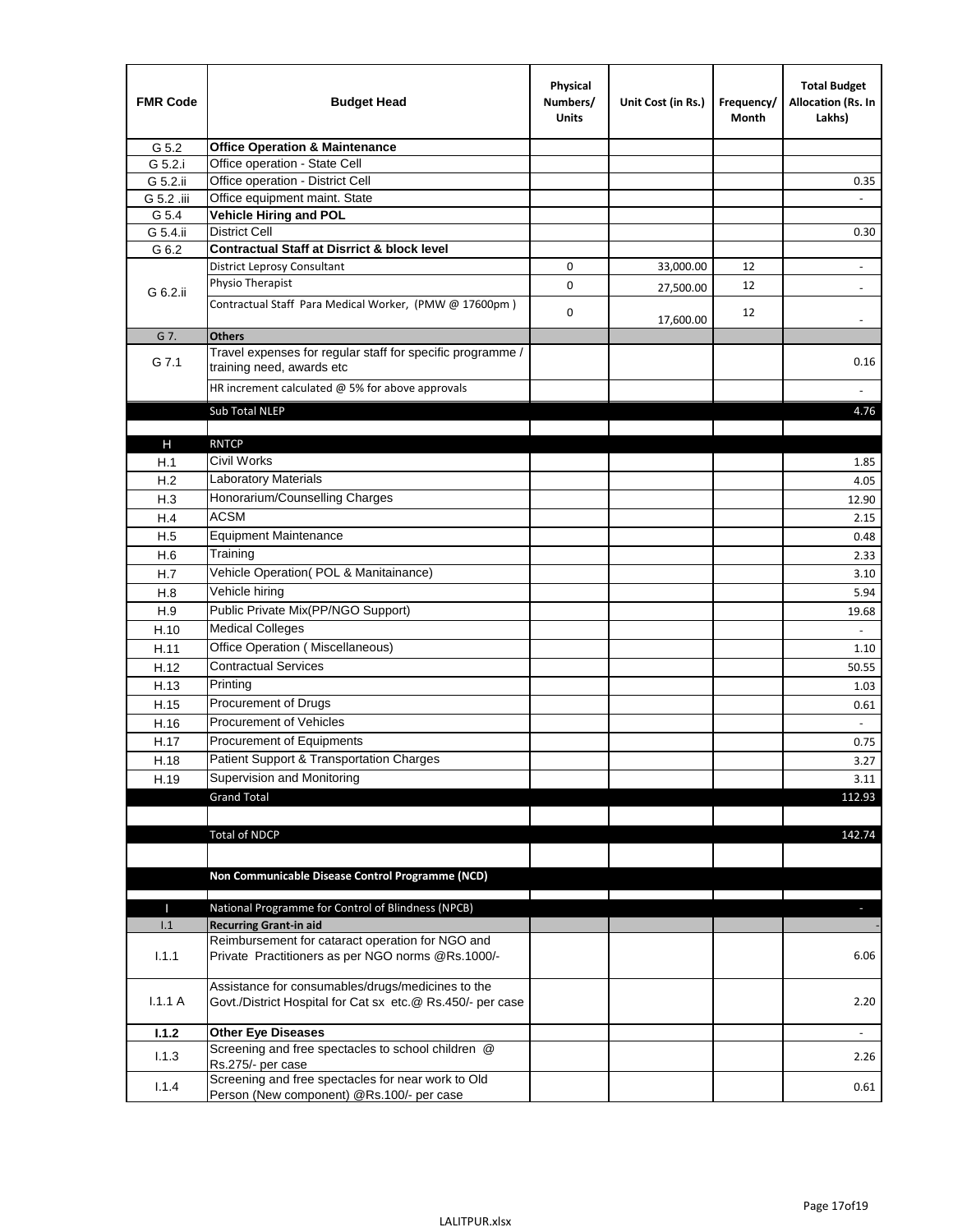| <b>FMR Code</b> | <b>Budget Head</b>                                                                                                                                      | Physical<br>Numbers/<br><b>Units</b> | Unit Cost (in Rs.) | Frequency/<br>Month | <b>Total Budget</b><br>Allocation (Rs. In<br>Lakhs) |
|-----------------|---------------------------------------------------------------------------------------------------------------------------------------------------------|--------------------------------------|--------------------|---------------------|-----------------------------------------------------|
| 1.1.5           | Recurring GIA to Eye Bank @ Rs.2000/- per pair(Eye<br>Bank will reimburse to Eye Donation Centre for eye<br>collected by them @ Rs.1000/- per pair)     |                                      |                    |                     |                                                     |
| 1.2             | Non Recurring Grant -in-Aid                                                                                                                             |                                      |                    |                     |                                                     |
| 1.2.2.          | Grant-in-aid for Sub Divisional Hospitals @ Rs.20 lakh                                                                                                  |                                      |                    |                     |                                                     |
| 1.2.3           | For Vision Centre (PHC) (Govt. + NGO) @ Rs.1 lakh                                                                                                       |                                      |                    |                     |                                                     |
| 1.2.4           | For Eye Bank Rs.25 lakh                                                                                                                                 |                                      |                    |                     | ÷.                                                  |
| 1.3             | <b>Contractual Man Power</b>                                                                                                                            |                                      |                    |                     |                                                     |
| 1.3.1           | Ophthalmic Surgeon@ Rs.60,000/- p.m.*                                                                                                                   |                                      |                    |                     | $\overline{\phantom{a}}$                            |
| 1.3.2           | Ophthalmic Assistant @ Rs.12,000/- p.m.*                                                                                                                |                                      |                    |                     |                                                     |
| 1.3.3           | Eye Donation Counsellors @ Rs.15000/- p.m.*                                                                                                             |                                      |                    |                     | $\overline{\phantom{a}}$                            |
| 1.3.4           | Data Entry Operator @Rs.8,000/- p.m. for district level                                                                                                 |                                      |                    |                     | 0.25                                                |
| 1.4             | Other activities (if any, pls. specify)                                                                                                                 |                                      |                    |                     |                                                     |
|                 | Other district level activities                                                                                                                         |                                      |                    |                     | 0.20                                                |
|                 |                                                                                                                                                         |                                      |                    |                     |                                                     |
|                 | Sub Total of National Programme for Control of Blindness                                                                                                |                                      |                    |                     | 11.59                                               |
|                 | (NPCB)                                                                                                                                                  |                                      |                    |                     |                                                     |
|                 |                                                                                                                                                         |                                      |                    |                     |                                                     |
| J               | Natoinal Mental Health Programme (NMHP)<br>Honorarium of Existing Human Resource                                                                        |                                      |                    |                     |                                                     |
|                 |                                                                                                                                                         |                                      |                    |                     |                                                     |
|                 | National Programme for the Healthcare of the Elderly (NPHCE)                                                                                            |                                      |                    |                     |                                                     |
| K               |                                                                                                                                                         |                                      |                    |                     |                                                     |
| K.1             | <b>Recurring Grant-in-Aid</b>                                                                                                                           |                                      |                    |                     |                                                     |
| K.1.1           | <b>District Hospital</b>                                                                                                                                |                                      |                    |                     |                                                     |
| K.1.1.1         | Machinery & Equipment @ Rs.1.50 lakh per unit                                                                                                           |                                      |                    |                     | 1.50                                                |
| K.1.1.2         | Drugs & Consumable @ Rs. 5 Lacs to existing district &                                                                                                  |                                      |                    |                     | 5.00                                                |
|                 | Rs. 3 Lacs to New Districts<br>Training of doctors and staff from CHCs and PHCs @                                                                       |                                      |                    |                     |                                                     |
| K.1.1.3         | Rs.0.40 lakh per unit                                                                                                                                   |                                      |                    |                     | 0.40                                                |
| K.1.1.4         | Public Awareness & IEC @ Rs.1 lakh per unit                                                                                                             |                                      |                    |                     | 1.00                                                |
| K.1.1.6         | Consultant Medicine (2) @ Rs. 80000 P.M. for 12 months<br>against filled post & 3 month against Vacant Post                                             |                                      |                    |                     | 4.80                                                |
| K.1.1.7         | Nurse (6) @ Rs. 20,000 P.M. for 12 months against filled<br>post & 3 month against Vacant Post                                                          |                                      |                    |                     | 14.40                                               |
| K.1.1.8         | Physiotherapist 1 @ Rs.20,000 p.m.                                                                                                                      |                                      |                    |                     | 2.40                                                |
| K.1.1.9         | Hospital Attendants 2@ Rs.7500 p.m.                                                                                                                     |                                      |                    |                     |                                                     |
| K.1.1.10        | Sanitary Attendants 2 @ Rs.7500 p.m.                                                                                                                    |                                      |                    |                     | 1.80<br>1.80                                        |
| K.1.2           | <b>CHC</b>                                                                                                                                              |                                      |                    |                     |                                                     |
| K.1.2.1         | Training @ Rs. 30,000 (Refer list for No. of CHC)                                                                                                       |                                      |                    |                     | 1.50                                                |
| K.1.2.3         | Rehabilitation Worker 1 @ Rs.18,000 p. m.                                                                                                               |                                      |                    |                     | 2.70                                                |
| K.1.3           | <b>PHC</b>                                                                                                                                              |                                      |                    |                     |                                                     |
|                 | Training & IEC @ Rs.0.30 lakh per PHC                                                                                                                   |                                      |                    |                     |                                                     |
| K.1.3.1.        |                                                                                                                                                         |                                      |                    |                     | 0.07                                                |
| K.1.4           | <b>Sub-Centre</b>                                                                                                                                       |                                      |                    |                     |                                                     |
| K.1.4.1         | Aids and Appliances @ Rs.0.30 lakh per Sub-Centre                                                                                                       |                                      |                    |                     | 5.94                                                |
| K.2             | <b>Non-Recurring Grant-in-Aid</b>                                                                                                                       |                                      |                    |                     |                                                     |
| K.2.1           | <b>District Hospital</b>                                                                                                                                |                                      |                    |                     |                                                     |
| K.2.1.1         | Construction/renovation/extension of the existing building<br>and Furniture of Geriatrics Unit with 10 beds and OPD<br>facilities @ Rs.80 lakh per unit |                                      |                    |                     |                                                     |
| K.2.1.2         | Machinery & Equipment @ Rs.7.00 lakh per unit                                                                                                           |                                      |                    |                     |                                                     |
|                 | HR Increment @ 5% (Refer HR increment calculation                                                                                                       |                                      |                    |                     | 0.30                                                |
|                 | sheet)                                                                                                                                                  |                                      |                    |                     |                                                     |